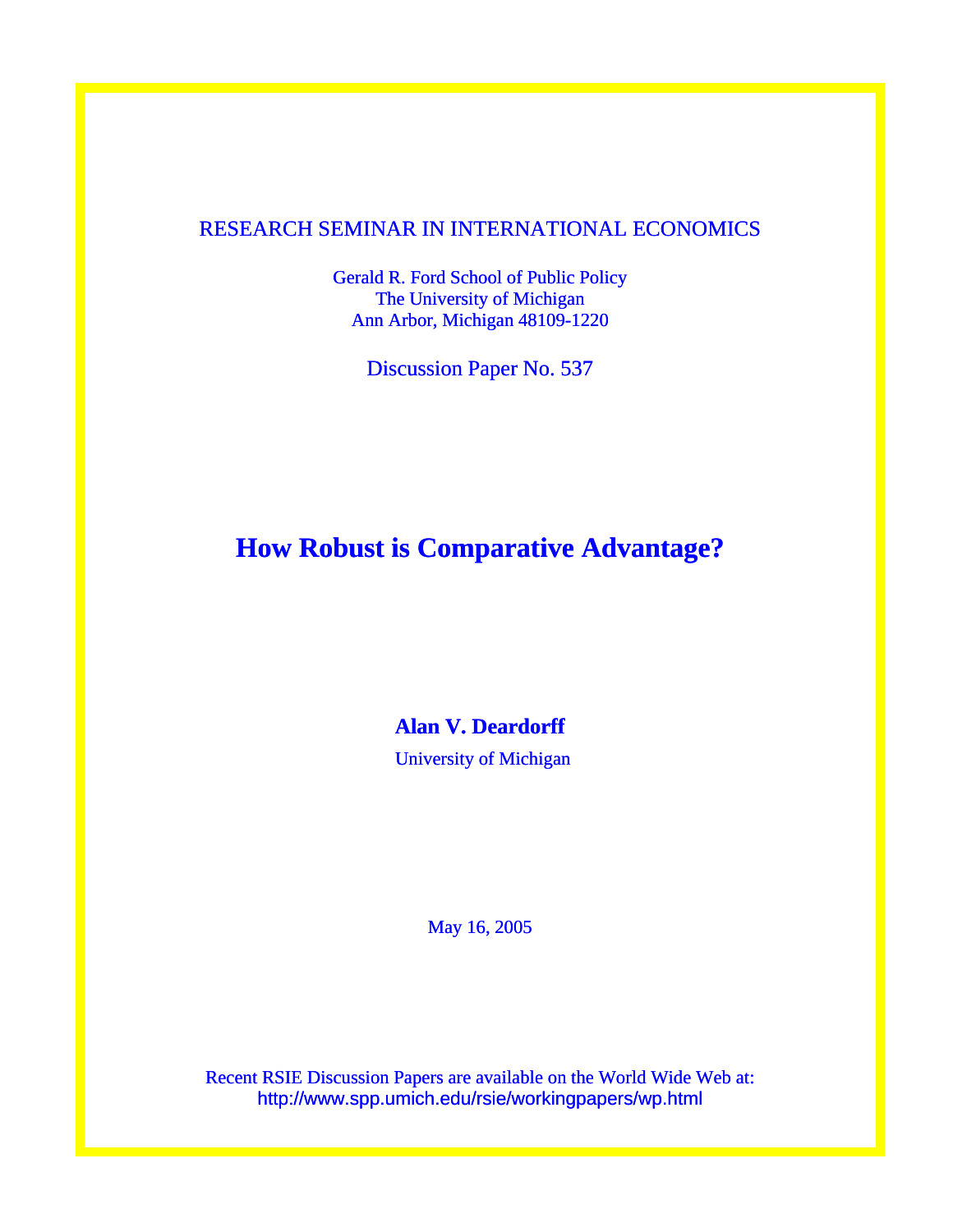## **How Robust is Comparative Advantage?**

**Alan V. Deardorff** 

**The University of Michigan** 

Paper prepared for a session of the 2005 AEA meetings, "On the 75<sup>th</sup> Anniversary of the Opportunity Cost Formulation of Comparative Advantage," January 7, 2005

> Revised May 16, 2005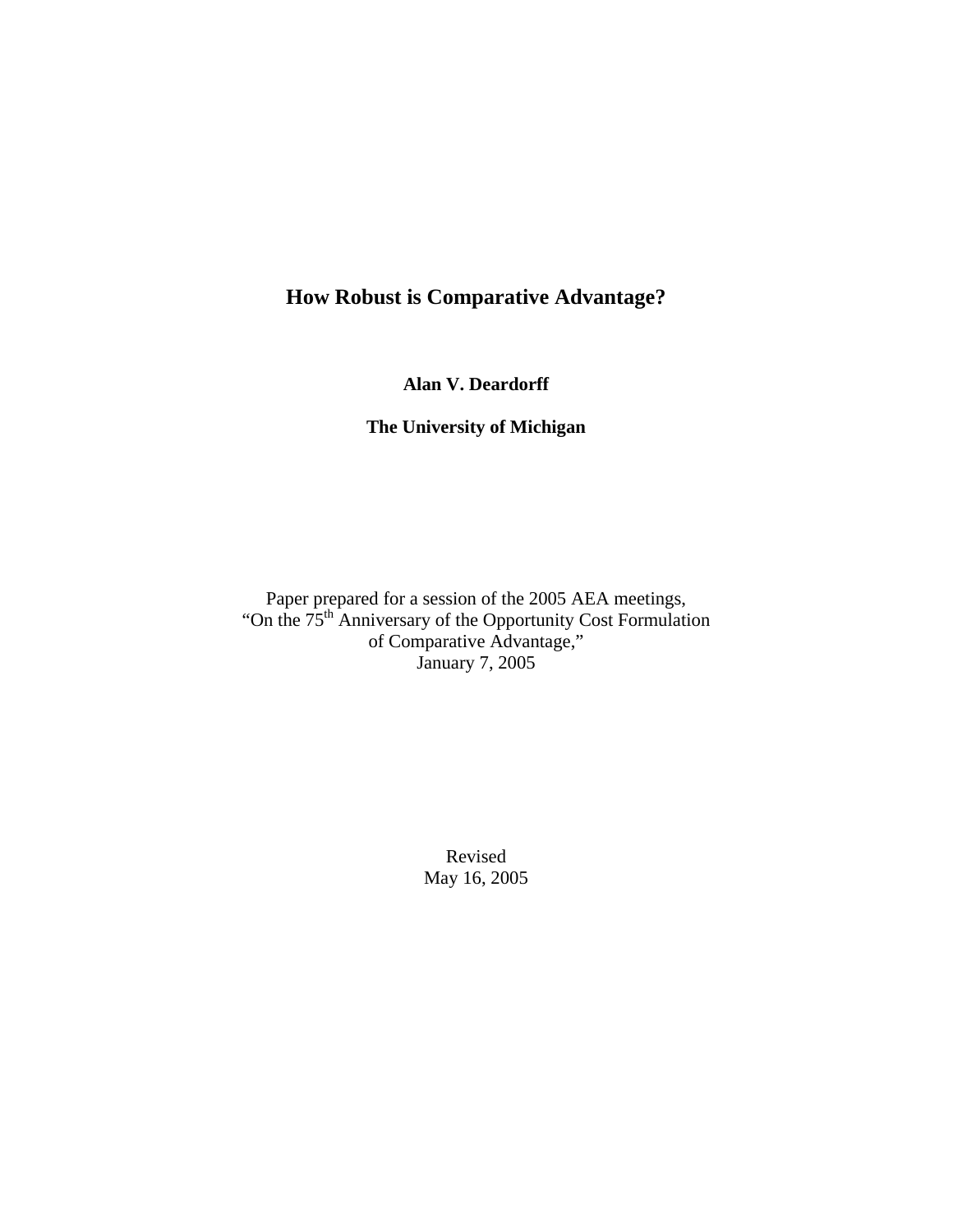## **ABSTRACT**

## **How Robust is Comparative Advantage?**

## **Alan V. Deardorff**

#### **The University of Michigan**

 This paper reviews the theoretical development of the concept of comparative advantage, starting with the two-good model of Ricardo and the two-good extension and reinterpretation by Haberler. In both, the presence of comparative advantage provides the scope for countries to gain from trade by specializing, and the pattern of that trade is explained by the pattern of comparative advantage. These strong results of the two-good model can be extended under certain circumstances to multiple goods and countries, but under more general assumptions such strong results no longer are assured. Instead one can derive much weaker results, usually in the form of correlations between comparative advantage and trade, and these weaker results hold in a much wider variety of circumstances. The paper examines those assumptions that permit such generalizations, but then also examines when those assumptions are most likely to fail, and what happens as a result.

**Keywords:** Comparative advantage **Correspondence:** Opportunity cost

F11 Neoclassical Trade Models University of Michigan

Alan V. Deardorff **JEL Subject Code:** Department of Economics Ann Arbor, MI 48109-1220

> Tel. 734-764-6817 Fax. 734-763-9181 E-mail: alandear@umich.edu http://www-personal.umich.edu/~alandear/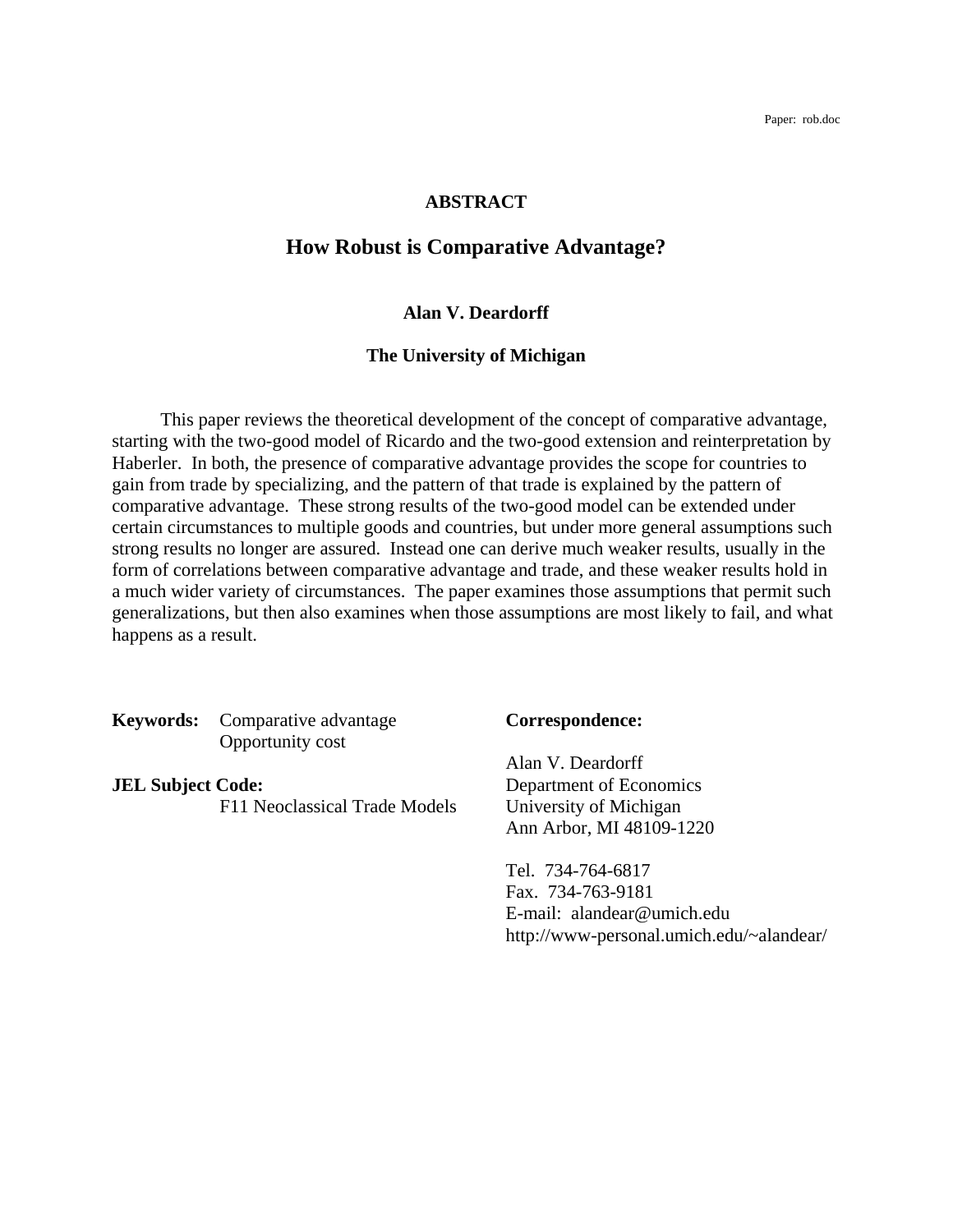May 16, 2005

## **How Robust is Comparative Advantage?[\\*](#page-3-0)**

**Alan V. Deardorff The University of Michigan** 

## **I. Introduction**

 $\overline{a}$ 

Comparative advantage is certainly one of the most basic ideas in economics, underlying much of our understanding both of why countries trade the way that they do and why they benefit from doing so. But it is also a difficult concept for many people to understand, and seemingly even more difficult for them to believe once they do understand it (and especially if they don't). It is common to hear critics of trade say that comparative advantage may have been valid two centuries ago when David Ricardo first proposed it, but that for various reasons it is wrong or irrelevant in the world of today. Therefore it is perhaps worthwhile to restate just what comparative advantage means, and what it does and does not imply. In this paper I will review what I think we know, from the standpoint of economic theory, about the meaning and the generality of comparative advantage.

I will start, in section II, by recalling the simplest models in which comparative advantage plays its strongest role: the Ricardian Model in terms of labor costs and Haberler's model in terms of opportunity cost, both in the two-good context in which simple diagrams provide compelling illustrations. I will then explore some simple

<span id="page-3-0"></span><sup>\*</sup> I have benefited from the comments of participants at the January AEA session, including especially Daniel Bernhofen, Bill Ethier, and Ron Jones. Jonathan Eaton also alerted me to an error in my thinking that I have since corrected.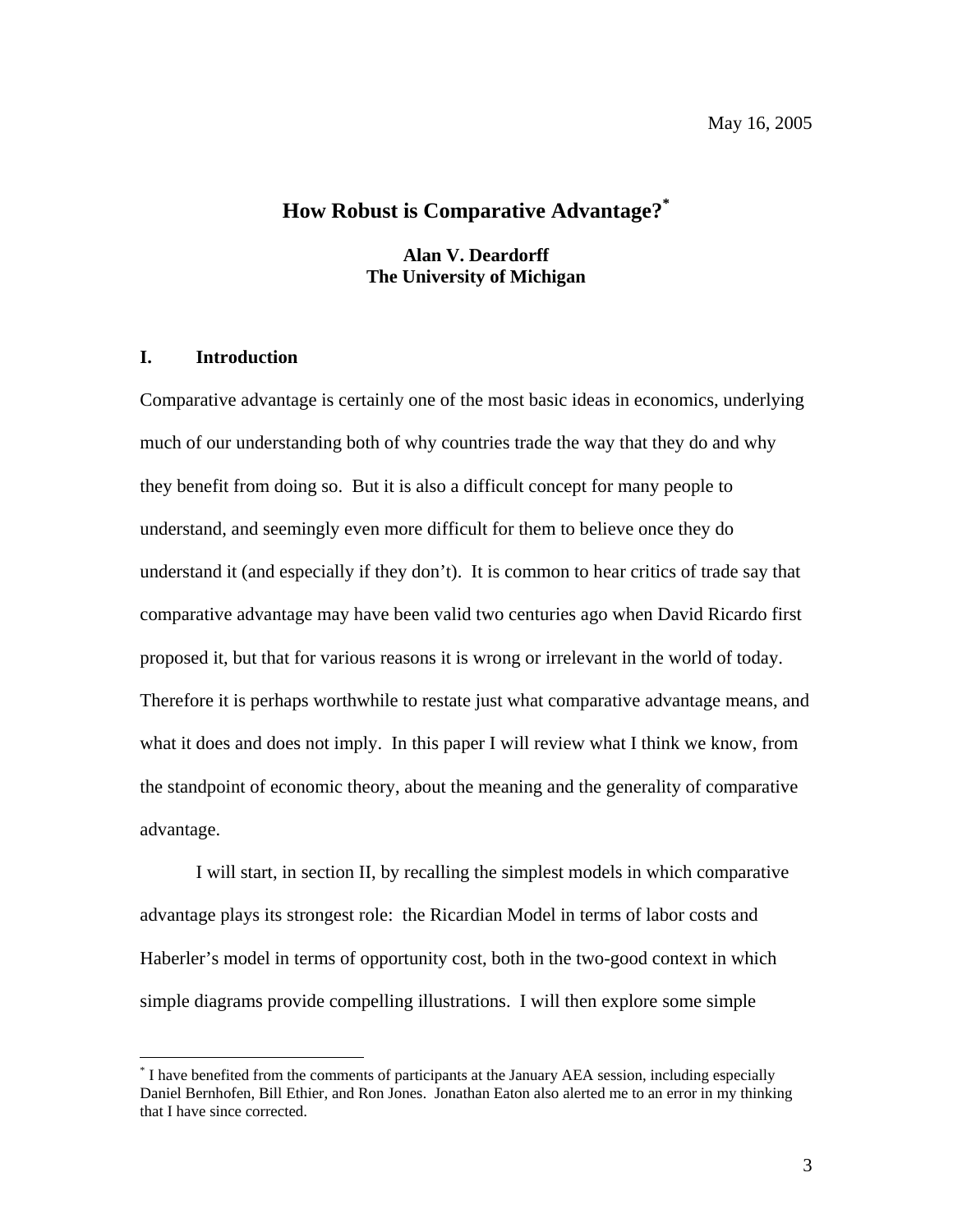generalizations of these results, especially to more goods and countries, in section III. But I will also note the limitation of these generalizations for making strong statements about the pattern of trade. In section IV I recall my own result from 25 years ago, showing that a particular definition of comparative advantage suffices under quite general assumptions to provide a very weak explanation of patterns of trade in the sense of a correlation, and I examine the assumptions under which this result both does, and does not, hold. I conclude in section V with – what else? – my conclusion from all of this.

## **II. Comparative Advantage with Two Goods: Ricardo, Haberler**

Ricardo presented comparative advantage with a numerical example of two goods and two countries. Production required labor only, and in fixed amounts per unit of output. Comparative advantage was therefore defined naturally in terms of the unit labor requirements (or equivalently, labor productivities) in the two industries and two countries. Letting  $a<sub>g</sub><sup>c</sup>$  be the amount of labor needed to produce one unit of good *g* in country *c*, then country 1 has a comparative advantage in producing good 1, compared to country 2 and good 2, if it can produce it with less labor relative to good 2, compared to country 2:

$$
\frac{a_1^1}{a_2^1} < \frac{a_1^2}{a_2^2} \tag{1}
$$

The importance of this can be shown in several ways. One is to look at the possible world outputs of the two goods by the countries together, assuming that each has a fixed endowment of labor. It can then be shown that world output is increased if one or both specialize in producing only the good in which it has a comparative advantage.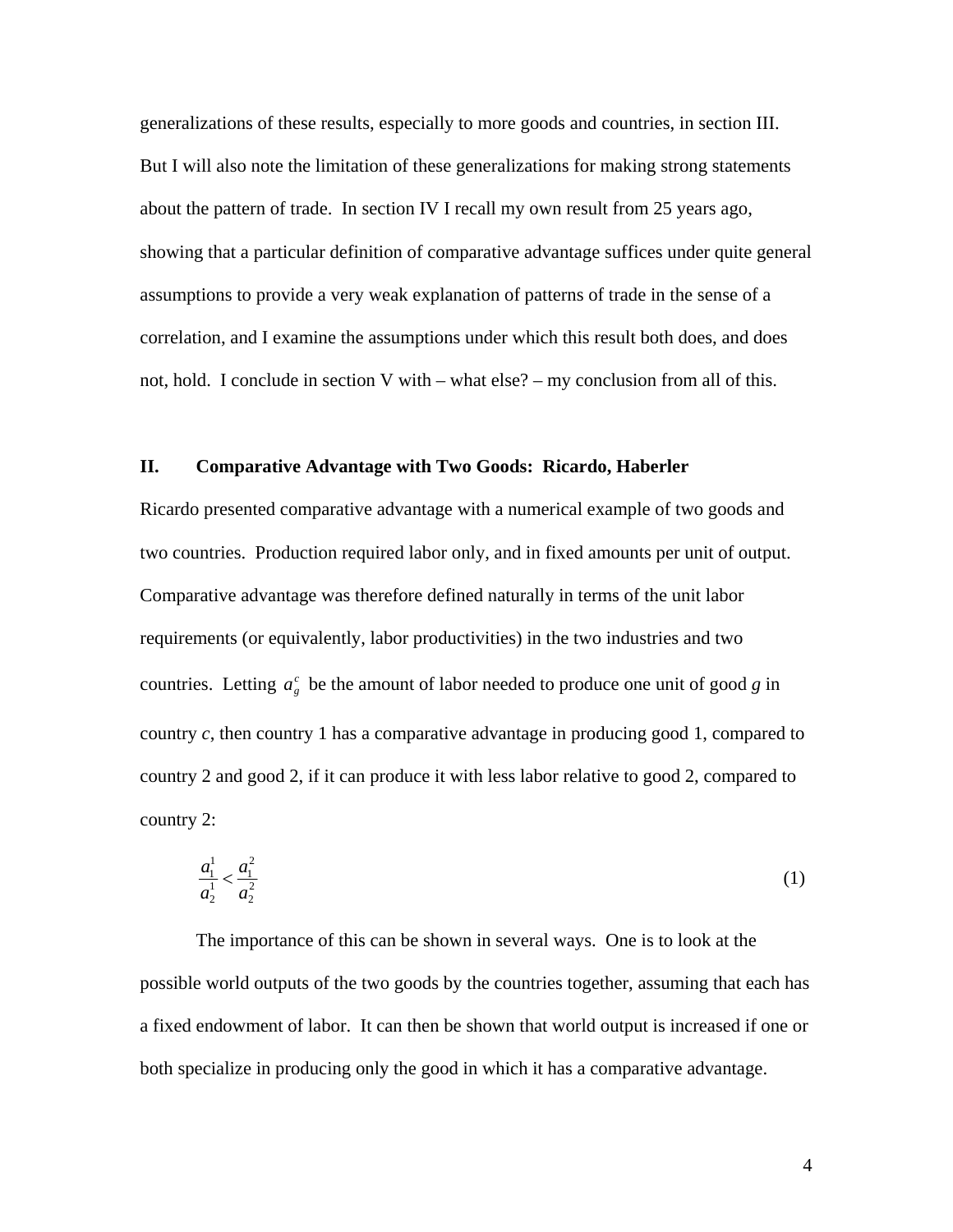Equivalently, one can show that an appropriate marginal reallocation of labor in both countries, in the direction of their respective comparative advantages, will increase world output of one or both goods. Both of these results can also be illustrated in terms of production possibility frontiers (PPFs) as in Figure 1, where the left and middle panels show PPFs for countries 1 and 2 respectively. The right panel shows their sum – that is, the set of all possible world outputs obtained by adding feasible output vectors from countries 1 and 2. Condition (1) implies that the PPF of country 1 is flatter than that of country 2, as drawn. And this in turn implies, as seen in the figure, that the world PPF can be reached only by one or both countries specializing completely in the good in which it has a comparative advantage.

Arguments such as these show that, for the world to enjoy more of goods 1 and 2 than are available in autarky, specialization in accord with comparative advantage is necessary. That does not, in and of itself however, imply either of the properties that we normally associate with comparative advantage: that countries individually gain from comparative-advantage-determined trade, and that free trade will in fact lead to countries specializing in this way. For these implications, we need not just the presence of comparative advantage, but also an economic structure that induces the countries to take maximal advantage of their production and trade possibilities. Such a structure is provided by perfect competition, with profit-maximizing producers and utilitymaximizing consumers interacting atomistically to achieve maximum value and utility at given prices, which are in turn determined so as to clear markets. In that case, and assuming also free and frictionless trade, world prices will be determined to support production on the world PPF with one or both countries therefore specializing in its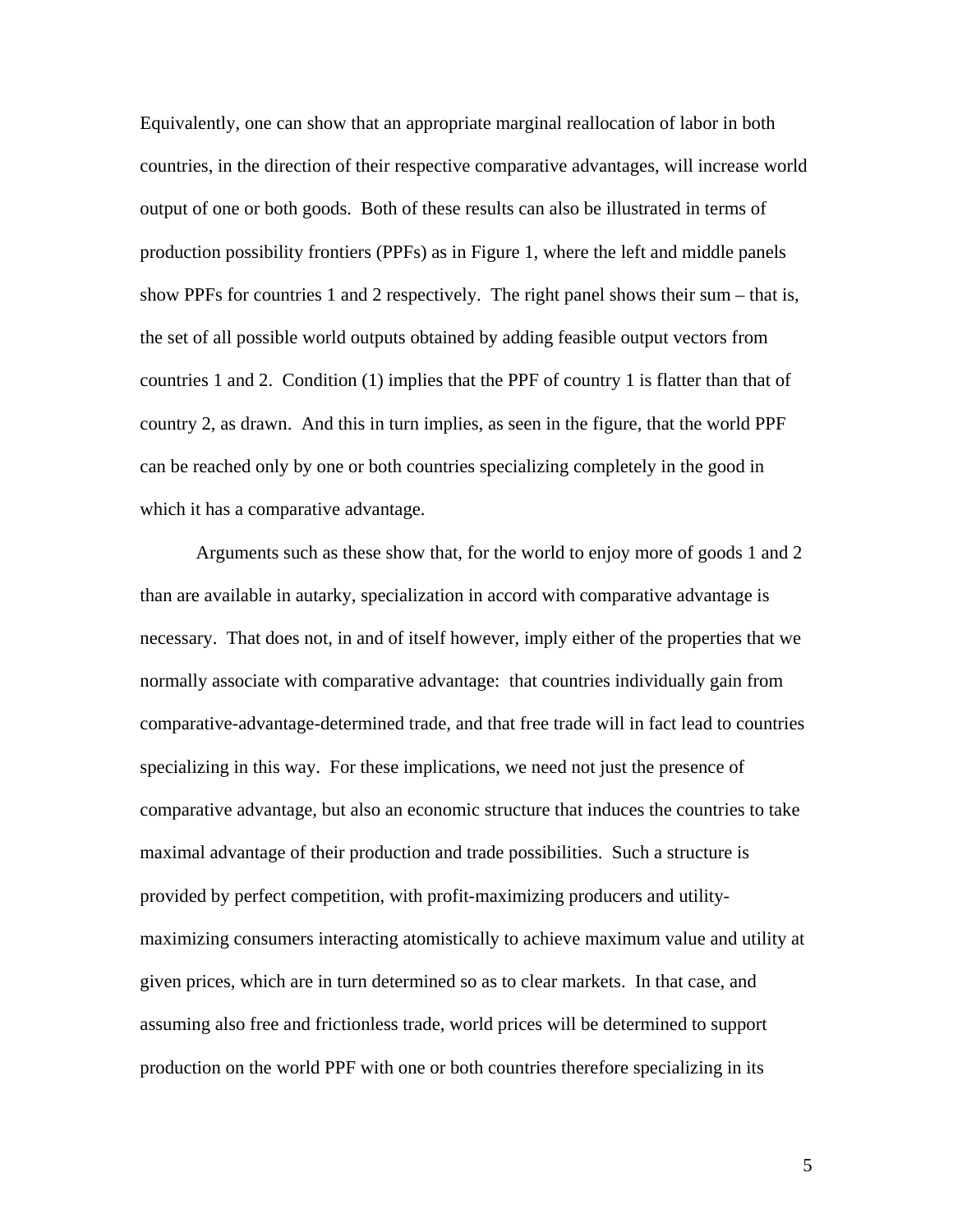comparative-advantage good and therefore necessarily exporting it to the other country. Such a free-trade equilibrium is shown by the dashed lines in Figure 1.

A strict gain from trade in this case is not assured, since one country may find that equilibrium world prices are exactly equal to its autarky prices, and therefore that it neither gains nor loses from trade. And indeed we cannot really ascribe the avoidance of loss from trade to the presence of comparative advantage, since the competitive structure assures it. On the other hand, it is true that if a Ricardian economy does gain from trade, consuming therefore outside its PPF, then in a perfectly competitive market economy it can only do so if it does in fact export the good in which it has a comparative advantage.

Thus the gains from trade and the pattern of trade are related, but not in the sense that trade according to comparative advantage is necessarily strictly beneficial. Rather it is the gain from trade that implies the pattern of trade, not the reverse. A country that gains from trade at some particular world prices must, in this model, specialize in the good whose world relative price is higher than its autarky relative cost, while a country that neither gains nor loses from trade must face world prices equal to its costs. Thus if one or both countries gain from trade, while neither lose, world prices must lie at or between their relative costs, implying that each country exports the good in which it has comparative advantage.

The Ricardian model is special in many ways, but the most obvious difference from more standard modern trade models is the assumption of constant costs. Both the Heckscher-Ohlin model and the specific factors model have marginal costs that increase as more of a good is produced, leading to production possibilities that are concave to the origin, as in the left and middle panels of Figure 2. In such a framework, which was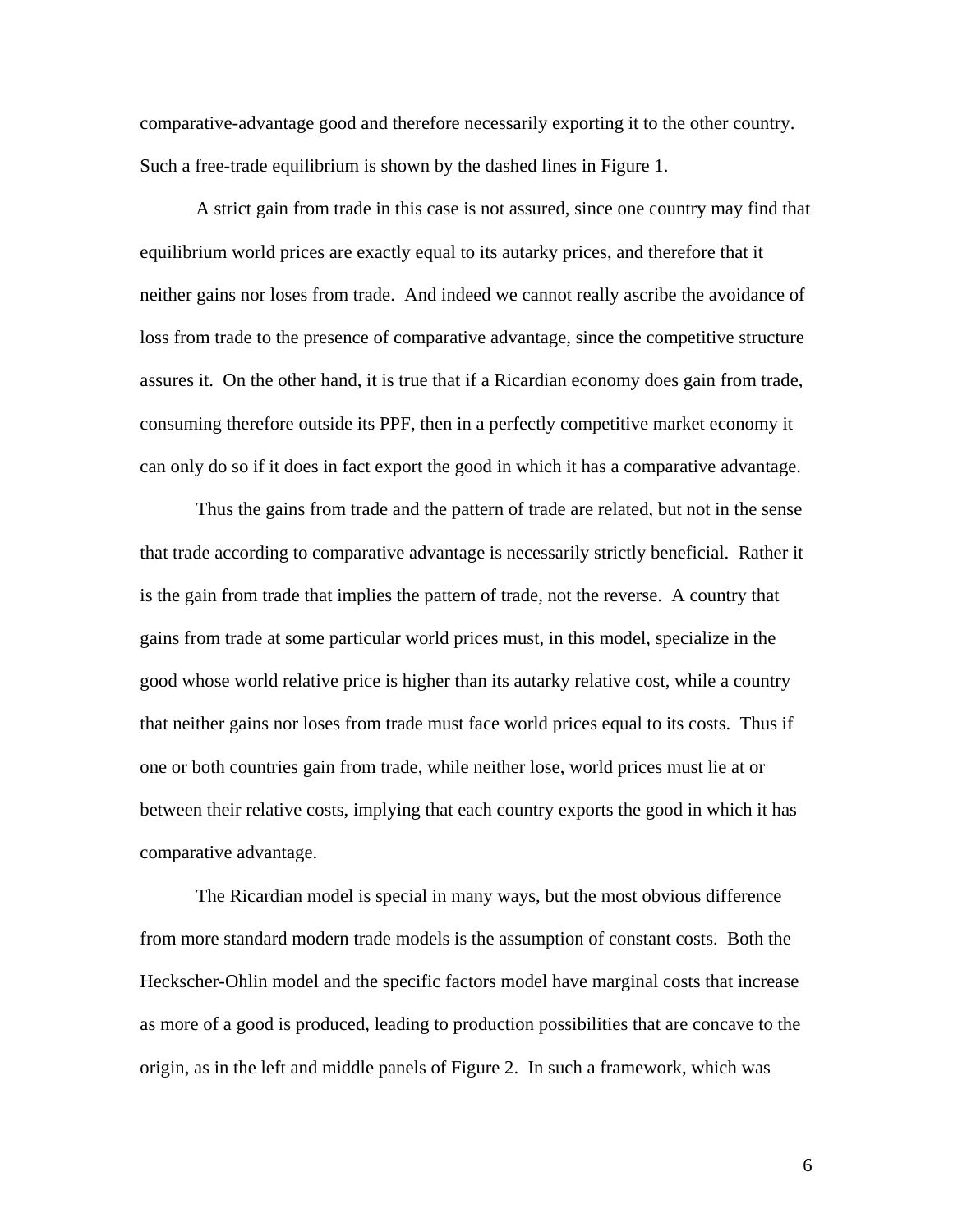considered by Haberler (1930), comparative costs are not uniquely defined, since they depend on the particular points on two countries' respective PPFs that are selected for comparison. Nonetheless the behavior of countries in such a model is not that much different from the Ricardian model, except for the fact that countries can now continue to produce both goods even at prices that differ from autarky.

 Haberler's contribution here was to recognize that what was important for trade, the gains from trade, and comparative advantage, even in the Ricardian model, was not labor costs *per se*, but rather the opportunity cost, at the margin, of producing one good instead of another. If this varies with levels of output, as in Figure 2, then marginal opportunity costs may become equalized as a result of trade (if it is free), and thus become unhelpful as a guide to trade. But marginal opportunity costs in autarky, given by the slope of the PPF at the autarky equilibrium, are in any case the more relevant indicator, both of the potential for gain from trade and of the direction of specialization needed to achieve it. For if opportunity costs differ between two countries in autarky, then a small reallocation of resources increasing the output in each country of the good for which its opportunity cost is smaller than abroad, will again permit a rise in world output. Under the Ricardian assumption of constant labor requirements, low opportunity cost is equivalent to low relative unit labor requirements, and it therefore provides an equivalent definition of comparative advantage. In more general models, a comparison of marginal opportunity cost at the autarky equilibria is the more valid and useful definition of comparative advantage.

As in the Ricardian model, the existence of comparative advantage by the opportunity-cost definition has its most direct implication for the gains from trade. If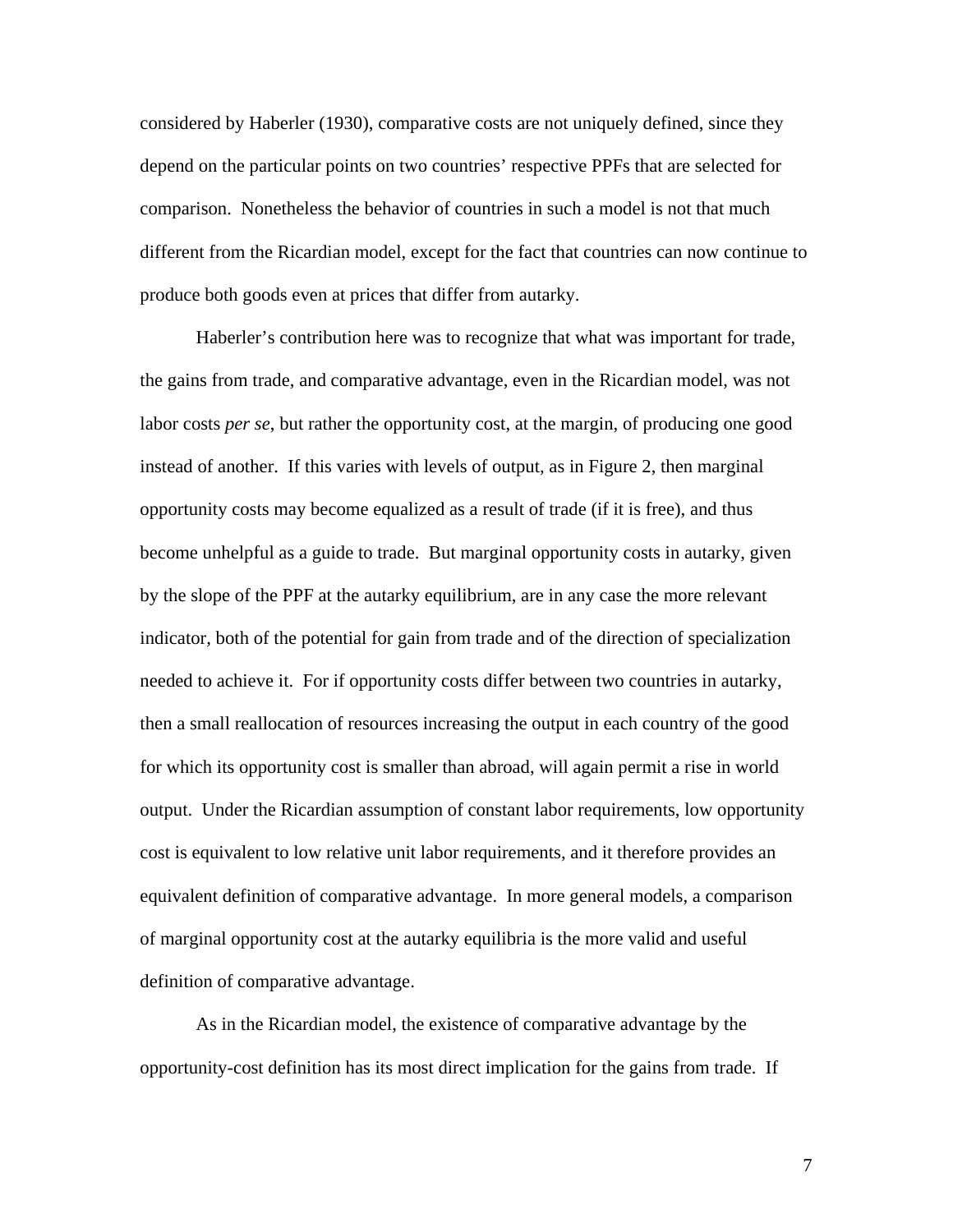opportunity costs differ in autarky, then with perfect competition free trade will lead to gains from trade for one or both countries. Indeed strict gains for both countries now occur so long as both PPFs are strictly concave  $-$  i.e., if marginal opportunity cost is strictly increasing as output rises. On the other hand, if opportunity costs do not differ in autarky, so that neither country has a comparative advantage in either good, then there is no scope for gain from trade in this model.

The implication for the pattern of trade then follows from the gains from trade. If, for example, a country were to export the good in which it does not have a comparative advantage, perhaps by subsidizing its production or its export, then it would necessarily lose from trade. This is illustrated in Figure 3, where a country faces a world relative price of good 1 that is higher than its autarky price, so that it has a comparative advantage in good 1. But here I suppose that it nonetheless produces less of good 1, and more of good 2, than in autarky, resulting in exporting good 2. As can be seen, its loses from this trade. Thus, in order to gain from trade such a country must export the good in which it has comparative advantage. $<sup>1</sup>$ </sup>

It should be noted too that while trade in accord with comparative advantage is necessary for the gains from trade, it is not sufficient, even in this simple model. Figure 4 shows a case of a country with comparative advantage in good 1 that expands production too far in the direction of good 1 – perhaps due to a subsidy to its production or export – and as a result makes itself worse off by trade, even though that trade is in the direction dictated by comparative advantage.

 $\overline{a}$ 

<span id="page-8-0"></span> $<sup>1</sup>$  In this case and the next, the figures show the case of a production subsidy, not an export subsidy. An</sup> export subsidy would cause a further drop in welfare as the consumption choice would also be distorted.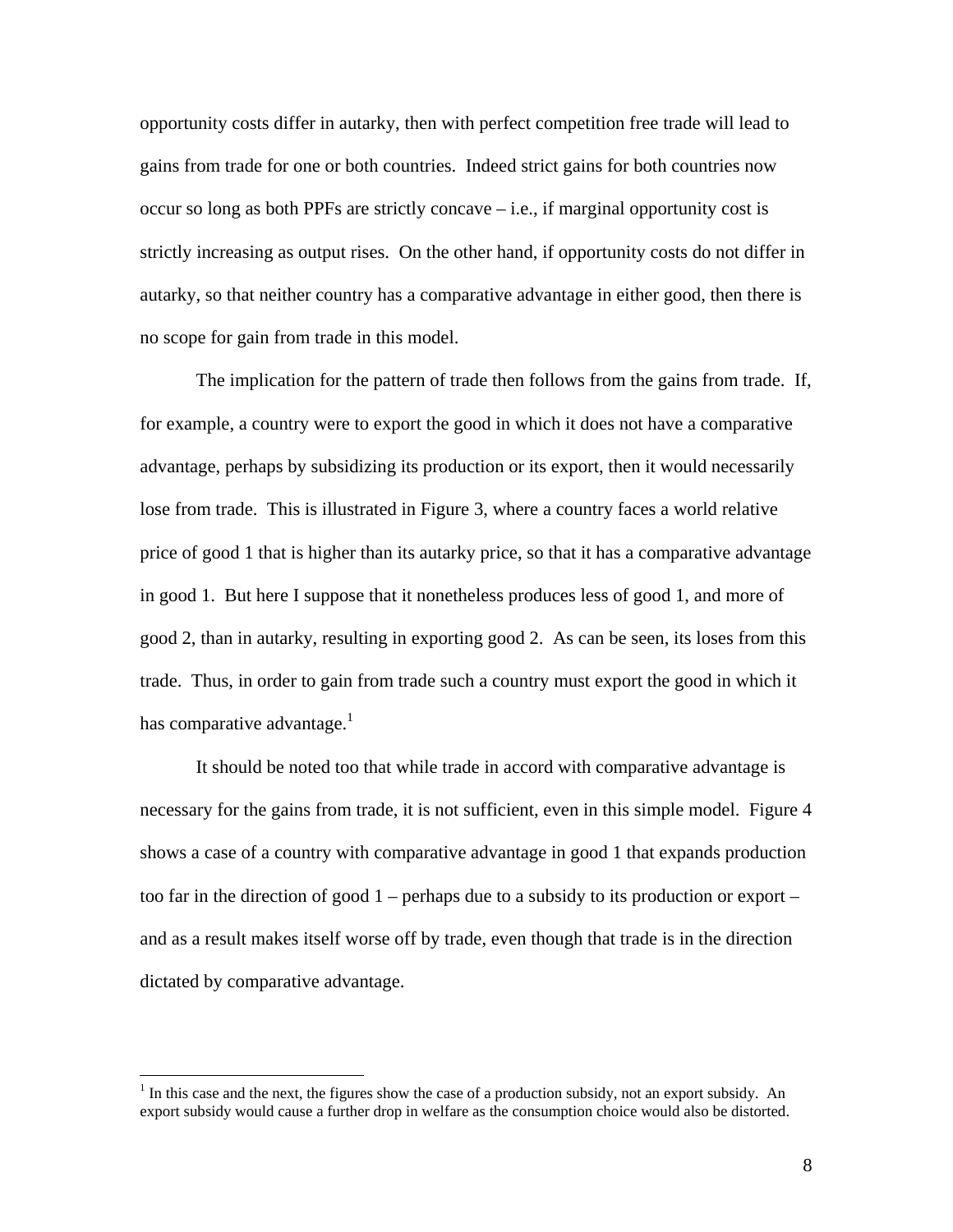The conclusion, then, from both the Ricardian and the Haberler two-good models, is that comparative advantage can be usefully defined in terms of a comparison of relative autarky prices, which also represent marginal opportunity costs in autarky. A difference in relative autarky prices, and thus the presence of comparative advantage, implies the potential to increase world output by reallocating resources within the two countries. Combined with market structures of perfect competition, comparative advantage also implies that unless policies interfere with market incentives, countries stand to gain from trade in the sense that at least one country will gain and neither will lose. And this gain from trade is achievable only if countries each export the good in which they have comparative advantage.

## **III. Strong Generalizations**

The Ricardian Model generalizes easily to more than two of either goods or countries, though not quite so easily to more than two of both together. The strong generalization is in terms of a "chain of comparative advantage." This was shown first, it seems, by Haberler (1930) himself, for the Ricardian Model. That is, suppose that there are two countries, as before, but multiple goods  $g=1,\ldots,G$ . Number the goods in order of country 1's relative labor requirements:

$$
\frac{a_1^1}{a_1^2} < \frac{a_2^1}{a_2^2} < \dots < \frac{a_G^1}{a_G^2} \tag{2}
$$

Then it can be shown that all of country 1's exports will lie to the left in this chain of all of country 2's exports. With free trade there will exist a single "break" in this chain, either between two goods or exactly at one of them, such that country 1 will export all goods to the left of this break and import all goods to its right. Indeed, this result is easily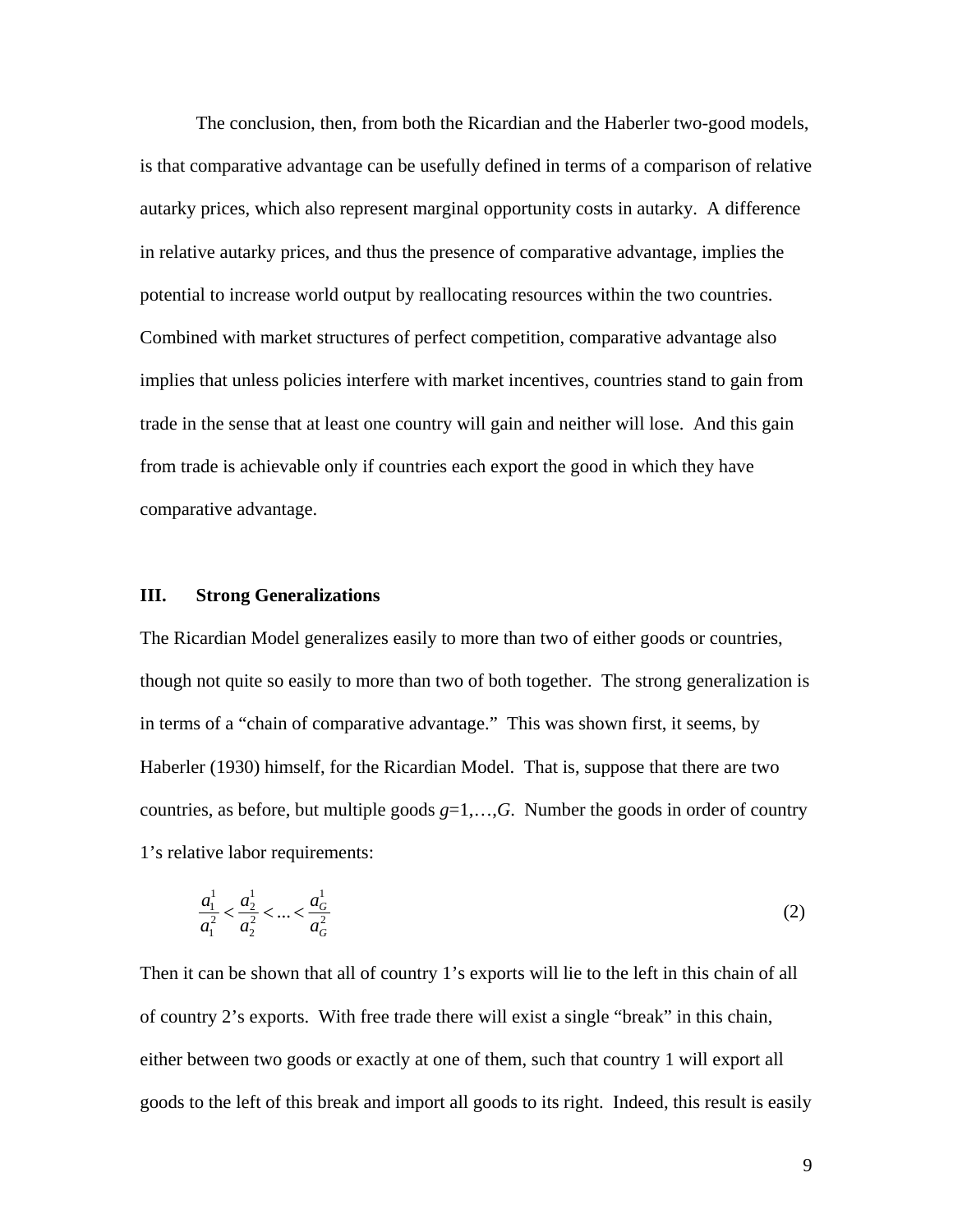extended to an infinite number of goods, as done by Dornbusch, Fischer and Samuelson (1977).

Similarly, if there are only two goods but multiple countries,  $c=1,\ldots,C$ , then a similar ranking can be constructed over the countries' relative labor requirements for producing the two goods:

$$
\frac{a_1^1}{a_2^1} < \frac{a_1^2}{a_2^2} < \dots < \frac{a_1^C}{a_2^C} \tag{3}
$$

Now all exporters of good 1 will lie to the left of all exporters of good 2, and with free trade a single break in this chain will separate all exporters of good 1 on the left from all importers of good 1 on the right.

These are nice results, but their generality is of course limited by the fact that the world inconveniently seems to contain more than two of *both* goods and countries. This can be gotten around, perhaps, by aggregating either goods or countries, although the assumptions needed to do that cleanly are unlikely to be believable. The two-country chain in (2) at least has the advantage that one of the countries can be taken to represent the rest of the world, especially if the country concerned is small. In that case, labor requirements in the large country 2 can be replaced by world prices:

$$
\frac{a_1^1}{p_1^w} < \frac{a_2^1}{p_2^w} < \dots < \frac{a_G^1}{p_G^w} \tag{4}
$$

This permits a single country's trade in all goods to be determined by this ranking of its labor costs relative to world prices.

Also, both of these chain results can be used to make partial statements about patterns of trade in just two goods or two countries, even when there exist more than two of both. For example, using (2), if countries 1 and 2 are any two of a larger number of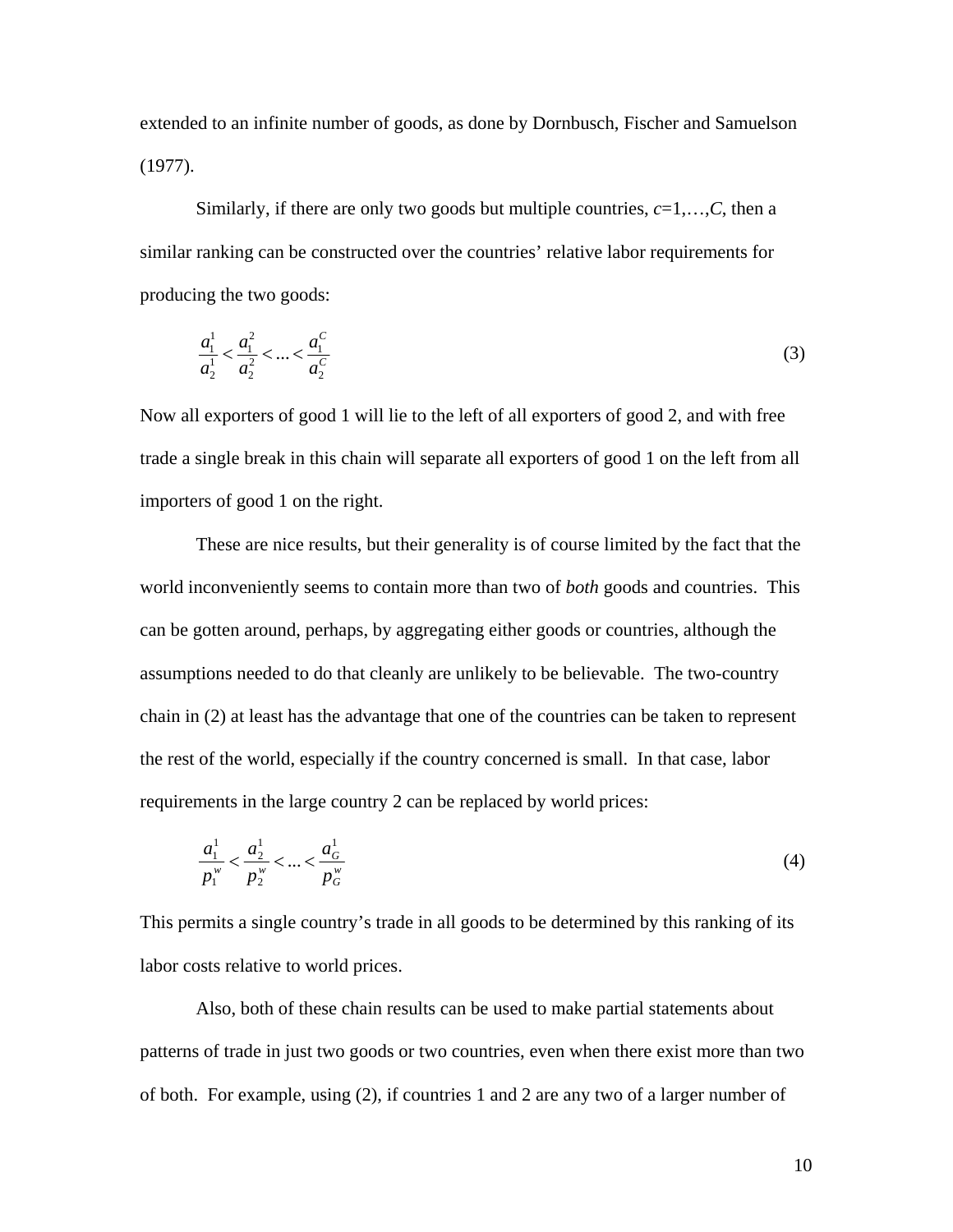countries in the world, we can still say that with free trade all of the goods that country 1 exports (to country 2 or otherwise), and that country 2 does not export, will lie to the left in this chain of all of the goods that country 2 does export. Of course, any number of the goods may not be exported by either country, and these may lie anywhere in the chain. So this result does not as fully specify the pattern of trade as in the 2-country case. But it still shows some role for comparative advantage.

Similarly, (3) can be used with more than two goods to clarify which of many countries may export a particular pair of goods, 1 and 2. That is, all of the countries that export good 1 and not good 2 must lie to the left in this chain of all of the countries that export good 2. Again this tells us nothing about the positions of countries that export neither good.

A more complete specification of the patterns of specialization and trade in the Ricardian Model with many goods and countries was provided by Jones (1961). He showed that an efficient assignment of countries to goods in a many-good, many-country Ricardian model is to minimize the product of countries' unit labor requirements. This is a bit less complete than it sounds, however, because the question of how many countries produce each good must be solved separately. Nonetheless it shows compellingly that specialization is associated somehow with low unit labor requirements. Also "low" here must be interpreted in comparison to other countries and other goods, much as in (1), since the model requires that each country produce something, and thus contribute at least one of its unit labor requirements to one of these products.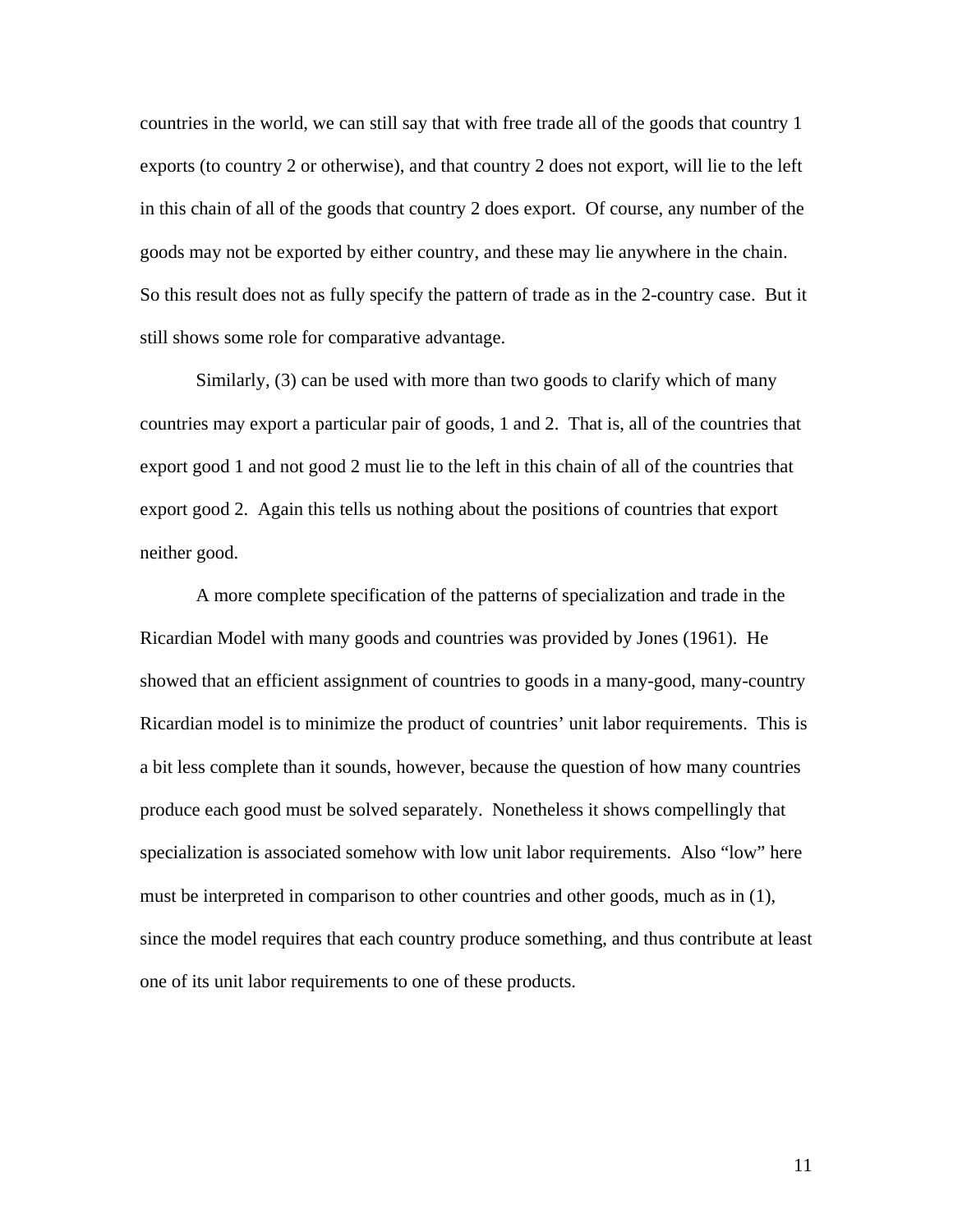Allowing for increasing costs, as in Haberler's model, the chain result in (3) – for two goods and multiple countries – is easily extended. Simply replace the *a*'s with autarky prices,  $\tilde{p}_g^c$ , for good *g* in country *c*:

$$
\frac{\widetilde{p}_1^1}{\widetilde{p}_2^1} < \frac{\widetilde{p}_1^2}{\widetilde{p}_2^2} < \dots < \frac{\widetilde{p}_1^C}{\widetilde{p}_2^C} \tag{5}
$$

The result then holds exactly as in the Ricardian case: all of the countries that export good 1 will lie to the left of all countries that import it. This follows easily from the fact that each country has an excess supply of, say,  $x_1$  for any world relative price of  $x_1$  that is above its autarky price, and an excess demand below.

The result for multiple goods is harder to get, since in general the relative supplies of two goods may depend on the price of a third. However, in the special case of the Heckscher-Ohlin model with multiple goods but just two factors of production, the multigood chain result generalizes easily for countries whose factor endowments place them in different cones of specialization. Such countries will specialize in different goods, and under free trade those goods will be distinct in terms of the intensity with which they use the factors. That is, goods can be ranked in terms of, say, their relative capital intensity compared to labor, in much the same way that they are ranked in (2). Indeed, that ranking also corresponds to their relative autarky prices, and thus to their marginal opportunity costs, exactly as in Haberler's model with increasing costs. And that ranking suffices to determine trade in the same manner as the chain proposition: all of the exports of a country in a more capital-abundant cone of specialization will be more capital intensive than all of the exports of a country in a less capital-abundant cone. Indeed, this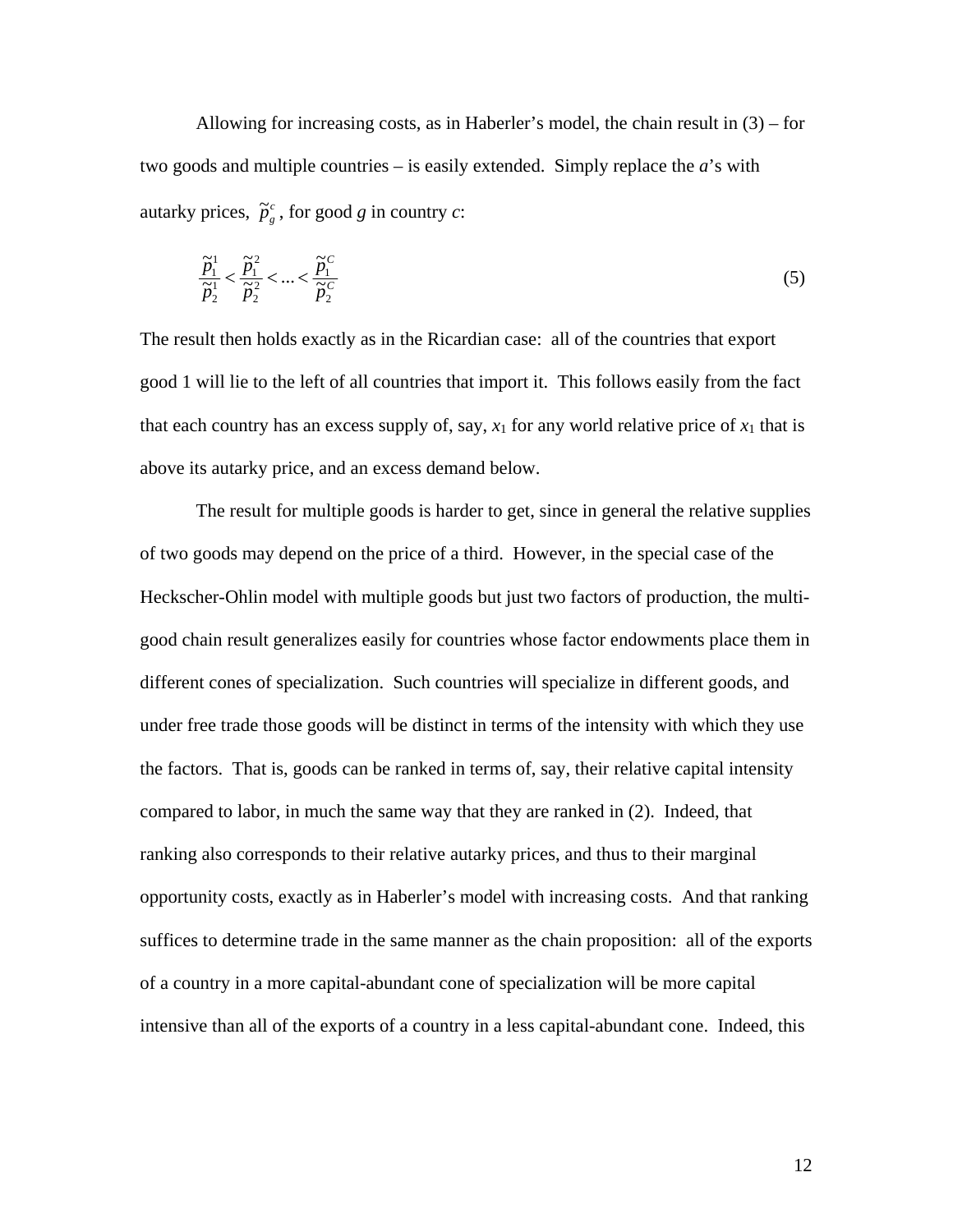is also true in this model under free trade with large numbers of both goods and factors. All of this was shown, for example, in Deardorff (1979).

That paper also shows, however, that this strong relationship may break down if we move away from free trade. Without free trade countries face different prices, and with multiple goods, prices of one good can alter the viability of producing another good in ways that interfere with comparative advantage. The simplest such case – shown in Deardorff (1979) for the Heckscher-Ohlin Model and in Deardorff (2005) for the Ricardian Model – is when some goods serve as intermediate inputs to the production of other goods. Then a trade barrier on an input that raises its price can make production of the corresponding final good too costly to survive, even though the country might otherwise possess a relatively low cost of producing the final good. Also, and even without intermediate inputs, the combination of both multiple countries and multiple goods can, in the presence of trade barriers, alter factor prices sufficiently to change the entire set of goods in which a country can compete with its many trading partners. Thus, although comparative advantage provides rather strong predictions of trade patterns in simple cases, it fails to do so in models that allow for even a small amount of realistic complication, such trade barriers, intermediate inputs, and large numbers of both countries and goods.

 This is *only* true, however, of the ability of comparative advantage to predict trade patterns. It should not be forgotten that another implication of comparative advantage – and arguably the more important one – is that it predicts and explains gains from trade. This implication is not in the least undermined by the difficulties just mentioned of using comparative advantage to predict trade patterns.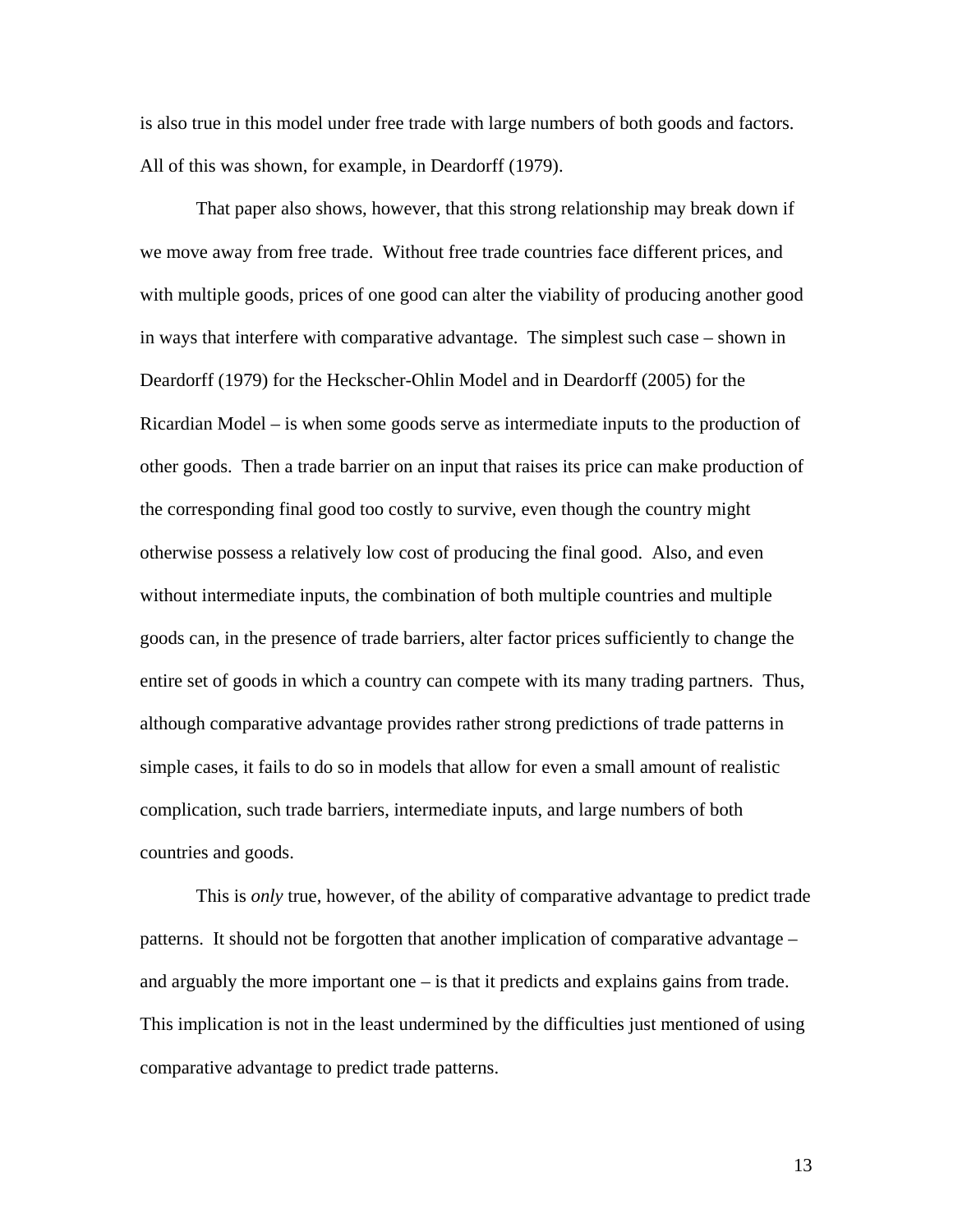Admittedly this is partly because an important part of the gains from trade result has nothing to do with comparative advantage, but arises simply from perfect competition. One of the theorems of welfare economics tells us that, if an economy has perfect competition and a convex technology, then a market equilibrium will be Pareto Optimal. A corollary of that result is the basic gains-from-trade result of Samuelson (1939) that free trade cannot make a country worse off compared to autarky, and will make it better off as long as it faces prices, with trade, that differ from those in autarky. All that comparative advantage does is to provide a reason for prices with trade to differ from autarky, and thus to assure that the gains from trade are positive rather than zero.

But even though this contribution may be small, it is nonetheless important. While as trade economists we may be very interested in explaining the pattern of trade, the important message of comparative advantage theory for the world is that trade is beneficial. And it is this message that the public most often distrusts. We must be careful not to let any failures of theory to predict trade patterns suggest that we also have doubts about the welfare implications of comparative advantage. There may be good reasons to doubt that trade in the real world is beneficial, but these reasons should rest on departures from the assumptions of the basic welfare theorem – market failures, nonconvex technologies, etc. – not on the sorts of things that may cause comparative advantage to mis-predict the pattern of trade.

## **IV. Weak Generalizations**

The failure of chain propositions to survive the introduction of trade barriers and intermediate inputs does not mean that comparative advantage can say nothing at all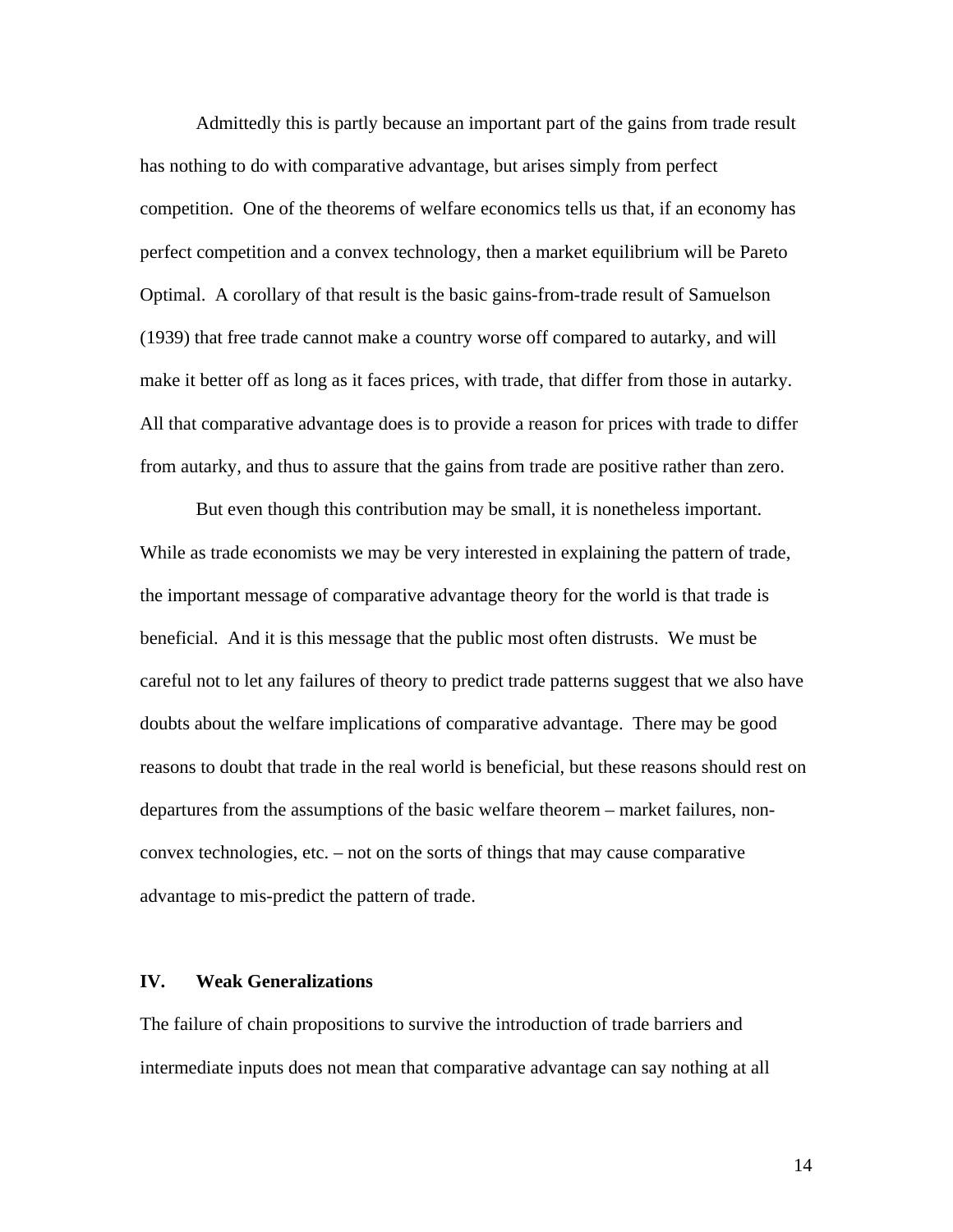about the pattern of trade. What is needed, however, is to weaken what we attempt to say. Instead of trying to make statements that apply to every good, for example ("every export lies to the left of every import"), we might look for only average relationships ("exports lie on average to the left of imports"). This, in effect, is what has been found to be theoretically true as indicated by correlations.

Such results were first derived independently by Dixit and Norman (1980) and Deardorff (1980). Using autarky prices as indicators of comparative advantage, and letting  $T_g^c$  be the net exports of good *g* by country *c*, both showed that

$$
\tilde{p}^c T^c = \sum_g \tilde{p}_g^c T_g^c < 0 \tag{6}
$$

On its face, since the vector  $T^c$  is a mixture of both positive and negative elements (exports and imports), and since autarky prices are all positive, this result suggests that exports have on average lower autarky prices than imports.

For a simple example, consider a small open economy that faces given world prices  $p_g^{\nu}$  and whose trade is balanced at those prices. Then separating the vector  $T_g^c$ into its positive and negative components,  $X_g^c = \max\{T_g^c, 0\}$  and  $M_g^c = \max\{-T_g^c, 0\}$ , (6) implies:

$$
\sum_{g} \frac{\tilde{p}_{g}^{c}}{p_{g}^{w}} \frac{p_{g}^{w} X_{g}^{c}}{\overline{X}^{c}} < \sum_{g} \frac{\tilde{p}_{g}^{c}}{p_{g}^{w}} \frac{p_{g}^{w} M_{g}^{c}}{\overline{M}^{c}} \tag{7}
$$

where  $\overline{X}^c = \overline{M}^c = \sum_g p_g^w X_g^c$ *g w*  $\overline{X}^c = \overline{M}^c = \sum_{g} p_g^w X_g^c$ . That is, the trade-weighted average of the country's autarky prices of goods it exports, relative to world prices, is less that the trade-weighted average of the relative prices of its imports.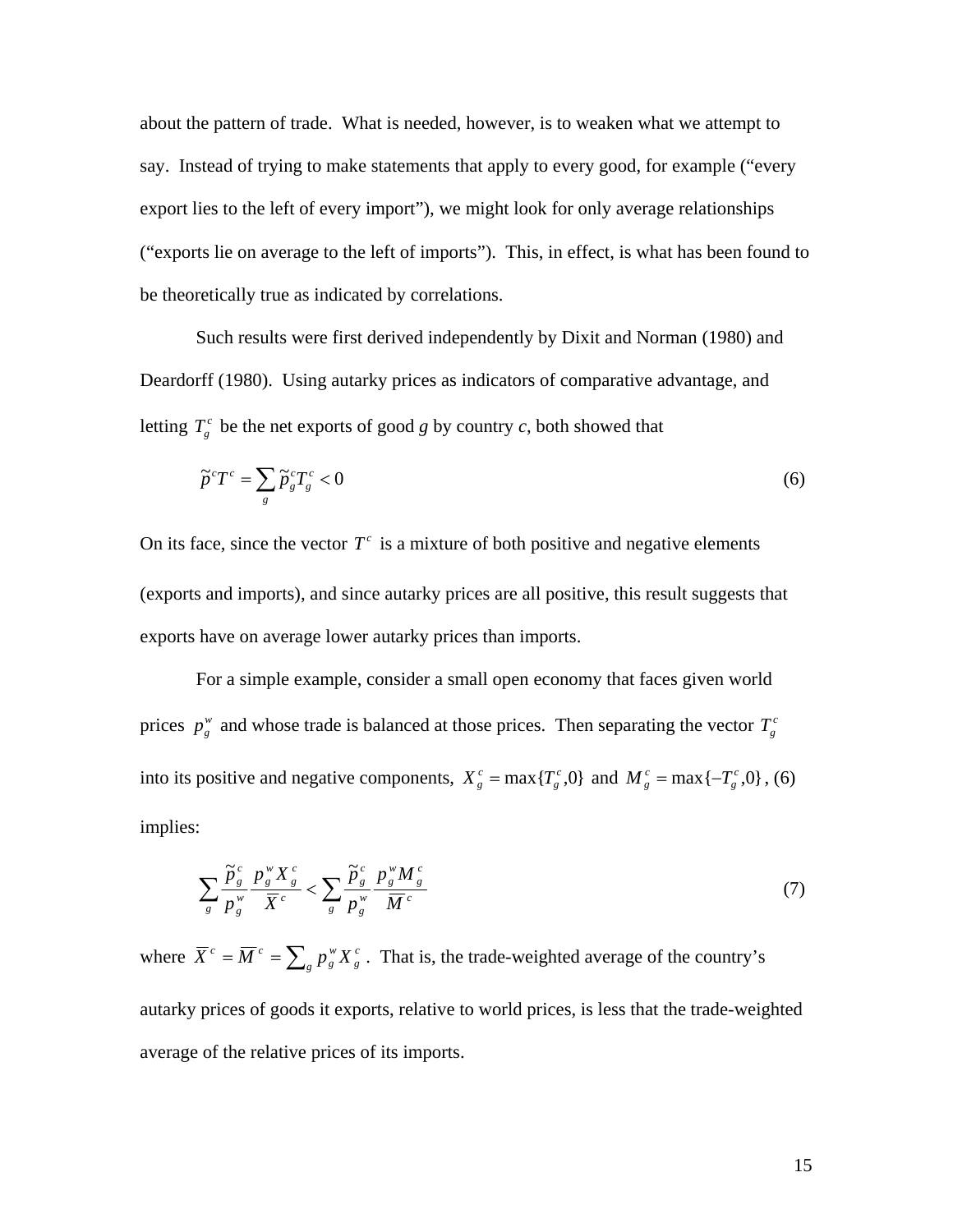An equivalent but more flexible way to formalizing such averages is to examine correlations. In Deardorff (1980) I derive four of them, the broadest being a negative correlation across all goods and countries between autarky prices and quantities of net exports.<sup>2</sup>

These results are certainly weak, since they do not tell us whether any particular good will be exported or imported by any particular country. That is appropriate, however, since the assumptions needed to derive these results are general enough to include those features – intermediate inputs and trade barriers, in particular – that could potentially cause any particular good to be traded in either direction. I will discuss those assumptions in a moment.

But before I do, let me note that, in an important sense, these correlation results are just as strong as what the Ricardian and Haberler models are able to say in the twogood, two-country case. In those simple models, there are really only two ways that (balanced) trade can proceed: Country 1 exports good 1 and imports good 2; or it exports good 2 and imports good 1. Comparative advantage cuts the set of possible outcomes in half: given inequality (1), only the first of these possibilities can arise. The correlation result also cuts the set of possible trade patterns – which is of course much larger when there are many goods and countries – in half: only those trade patterns that give rise to the specified negative correlation can arise.

 $\overline{a}$ 

<span id="page-16-0"></span> $2^2$  To get from an inner product of two vectors like (6) to a correlation, one works through the covariance, which is also the difference between the inner product and a product of the two vectors' means. The correlation therefore has the same sign as the inner product if one of the vector means is zero. In the four corollaries of Deardorff (1980), I formulate relationships that have this property by several devices, including normalization of prices, use of a condition of balanced trade, and in the most general result referred to here, use of the market-clearing condition that the sum of net trades across all countries must be zero.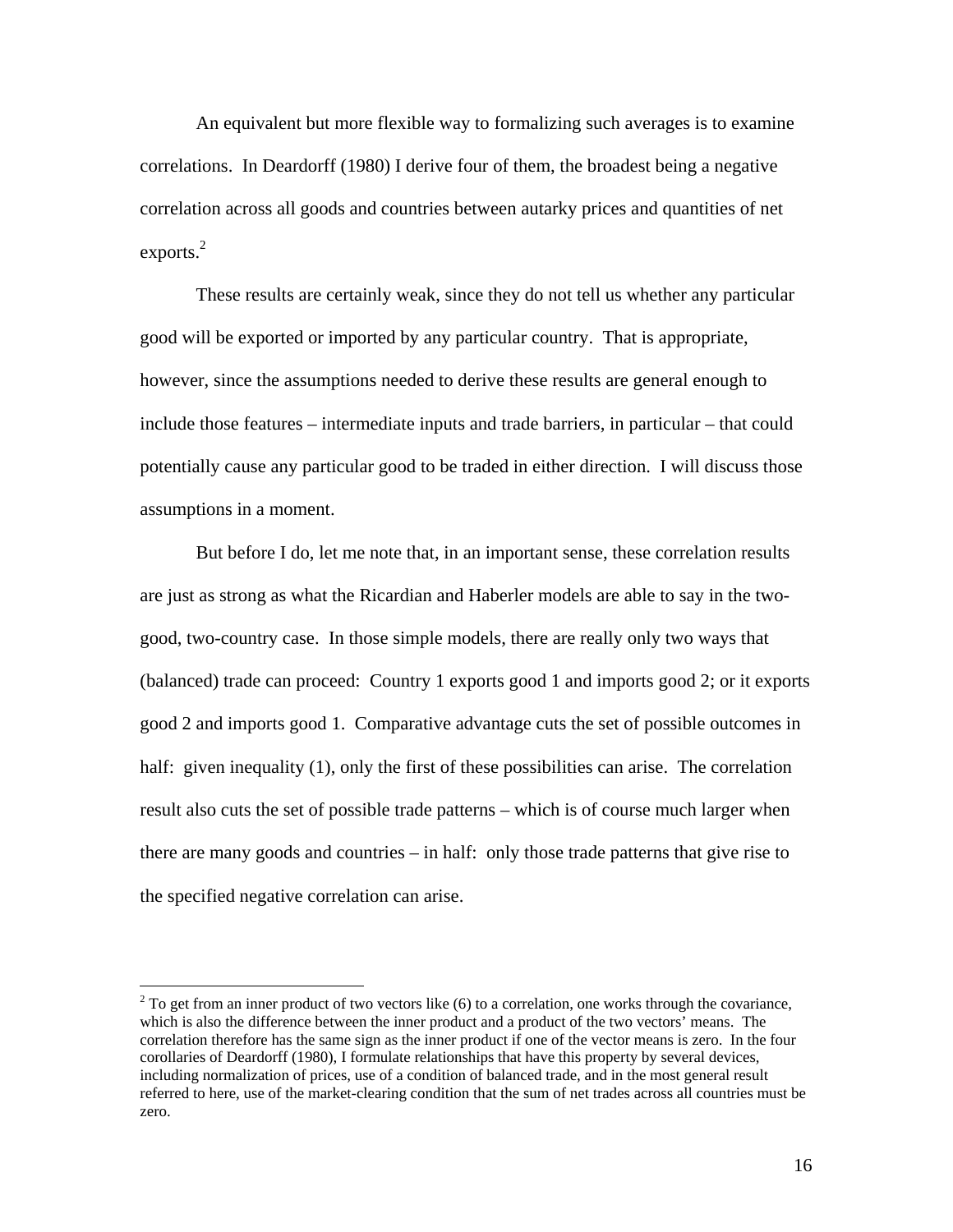Under what assumptions do these results obtain? This is important, because the whole point of the exercise is that it is more general than the other formulations discussed earlier. Although these assumptions are stated in Deardorff (1980), and also in a sequel that relaxed some of them in Deardorff (1994), it may be worthwhile to give them more explicit attention. The following are the assumptions that are accommodated in these two papers, and thus that are consistent with the theoretical validity of at least some version of the comparative-advantage correlation result:

#### **Assumptions Consistent with Comparative-Advantage Correlation:**

- *Multiple goods and countries:* This is of course the assumption that I have stressed here, since it presents the most immediate difficulty for extending the graphical kinds of analysis in Figures 1 and 2. It is also the assumption that was most glaringly needed when others attempted to take the trade theory of twodimensions to the data.
- *Tariffs and other artificial trade costs:* In two-good models, tariffs only reduce the volume of trade but cannot change its direction. With many goods this is not the case, for particular goods as already noted. But it turns out that artificial barriers to trade cannot overturn the correlation result unless they act, on net, to encourage trade rather than limit it. Thus sufficiently large export subsidies could overturn comparative advantage, as we saw in Figure 3, but as long as trade policies restrict trade rather than promoting it, both the gains from trade and the average relationship between comparative advantage and trade will continue to hold. This is perhaps important, if only because of the common public perception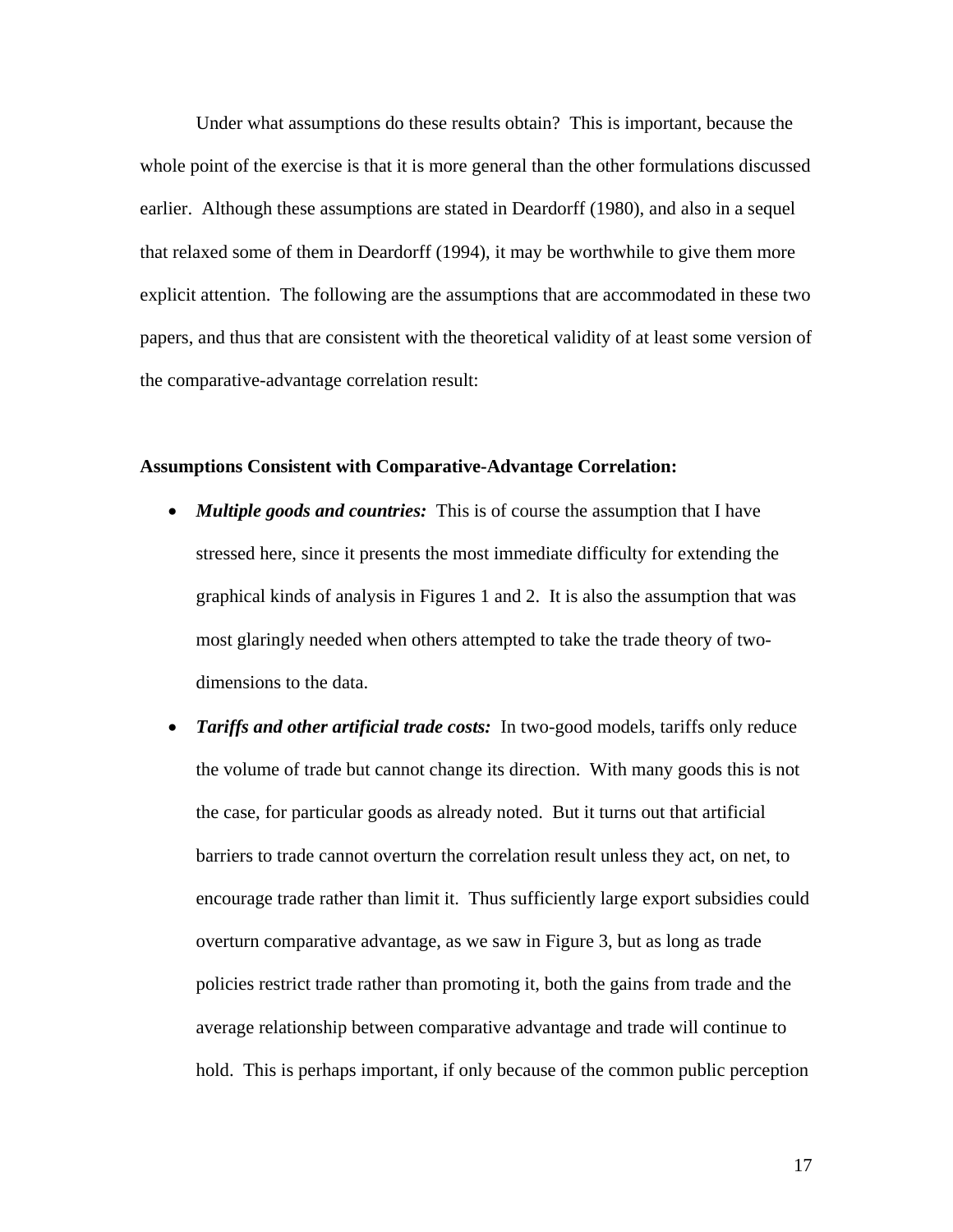that if other countries are restricting trade, then the theory of comparative advantage is somehow undermined and that therefore our country should restrict trade as well. $3$ 

- *Transport costs and other real trade costs:* Transport costs have effects similar to tariffs, and they serve to discourage trade, not to promote it, so it is not surprising that they too leave the weak version of the law of comparative advantage unscathed. Their analysis is somewhat trickier than tariffs, however, because of their use of real resources.<sup>4</sup> Only recently have transport costs been given much attention in the trade field, $<sup>5</sup>$  $<sup>5</sup>$  $<sup>5</sup>$  and in theoretical models they are still</sup> often formulated in the clever but unrealistic form of "iceberg costs," following Samuelson (1952). Fortunately, that simplification is not necessary for the correlation result, which permits all manner of resources to be used in accomplishing trade over all manner of routes.<sup>[6](#page-18-3)</sup>
- *Intermediate inputs:* As noted above, it is the combination of trade costs with intermediate inputs that creates the most obvious problems for strong formulations of comparative advantage. Fortunately, the correlation result is proved for a formulation of technology that imposes no meaningful restriction on the use of goods as inputs to other goods. Thus all goods may be final goods, intermediate goods, or both. This aspect of the result seems to be increasingly

 $\overline{a}$ 

<span id="page-18-0"></span><sup>&</sup>lt;sup>3</sup> Having said that, though, and having noted that export subsidies *can* undermine comparative advantage, the public might be justified in thinking that foreign export subsidies *do* justify trade intervention. In fact, while a foreign subsidy might cause us to trade contrary to our true underlying comparative advantage, it does not undermine our gain from doing so. It is only the subsidizing country that loses. <sup>4</sup>

<span id="page-18-1"></span><sup>&</sup>lt;sup>4</sup> I am still indebted to Lars Svensson for drawing my attention to my failure to recognize this in an early version of Deardorff (1980).<br> $<sup>5</sup>$  See Anderson and van Wincoop (2004).</sup>

<span id="page-18-2"></span>

<span id="page-18-3"></span> $6$  The text of Deardorff (1980) uses an artificial assumption that all trade must pass through a single world "port," with respect to which transport technologies are defined. However an appendix generalizes this to an arbitrary number of such ports, which can be located anywhere.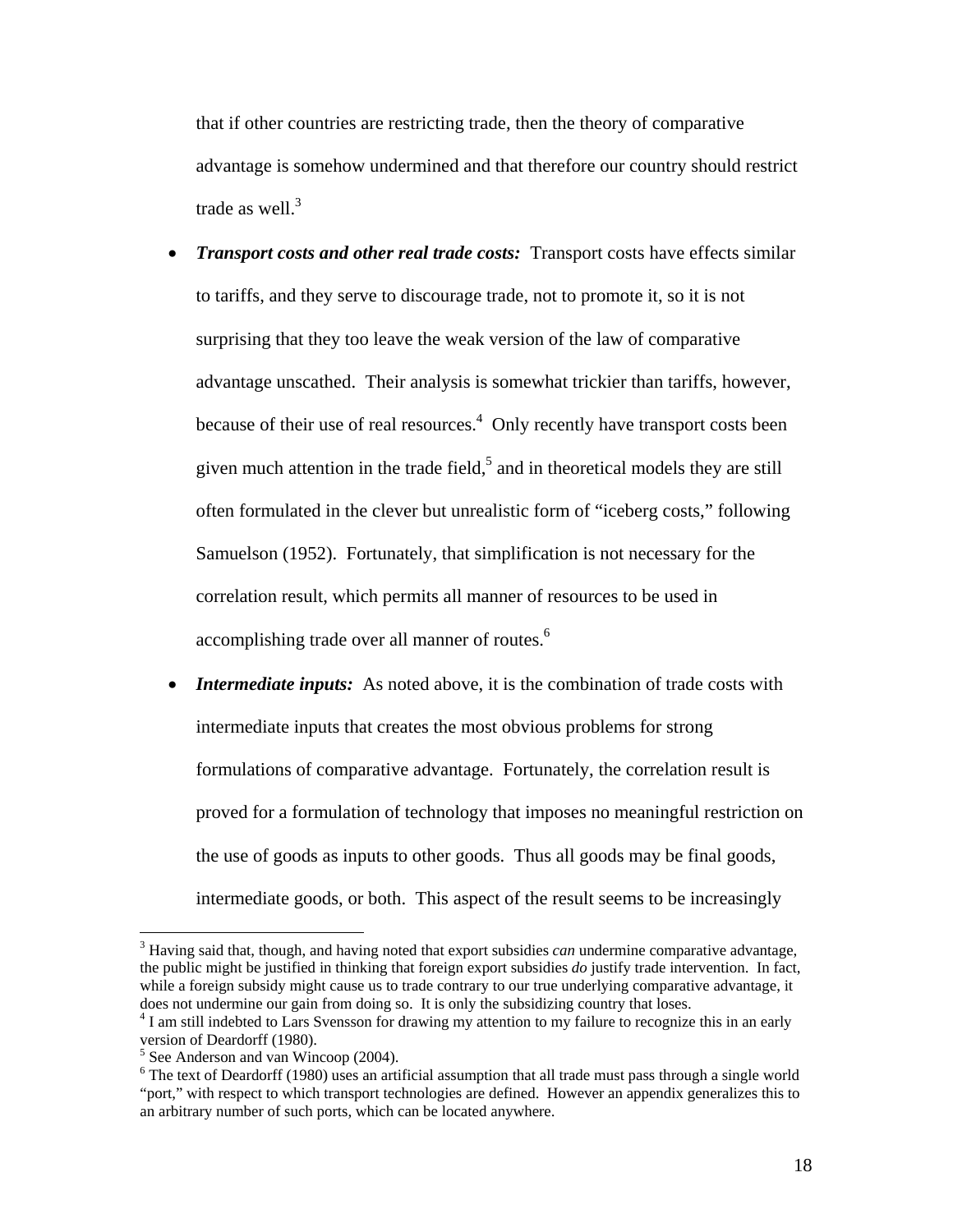important as "foreign outsourcing," or "offshoring," leads to increasing trade in intermediate inputs.

- *Arbitrary preferences:* Results in trade theory sometimes require rather strong assumptions about preferences, most commonly that they be homothetic. That is not the case for comparative advantage, which remains valid for all possible shapes of preferences. The result does require the Weak Axiom of Revealed Preference, which amounts essentially to assuming that countries behave as if they have well defined community preferences. That is restrictive. But once you have those preferences, they may take any form.
- *Goods may be services:*Although the items produced and traded in the formal model are called goods, they can just as well be services. In Deardorff (1985) I allow for services explicitly, taking account of various features that might differentiate services from goods, and I show there that the correlation result continues to hold.
- *Goods may be dated:* One can, in principle, treat goods produced in different years as different goods, and then view the model as describing equilibrium over time. This poses no problem for the correlation result, although it does perhaps limit its usefulness, since by saying nothing about trade in particular goods it now also says nothing about trade in particular years, such as the present.
- *Goods may be differentiated:* More generally, any amount of product differentiation can be allowed, simply by defining differentiated products as different goods (though subject to the strong restriction that markets for these differentiated goods still be perfectly competitive).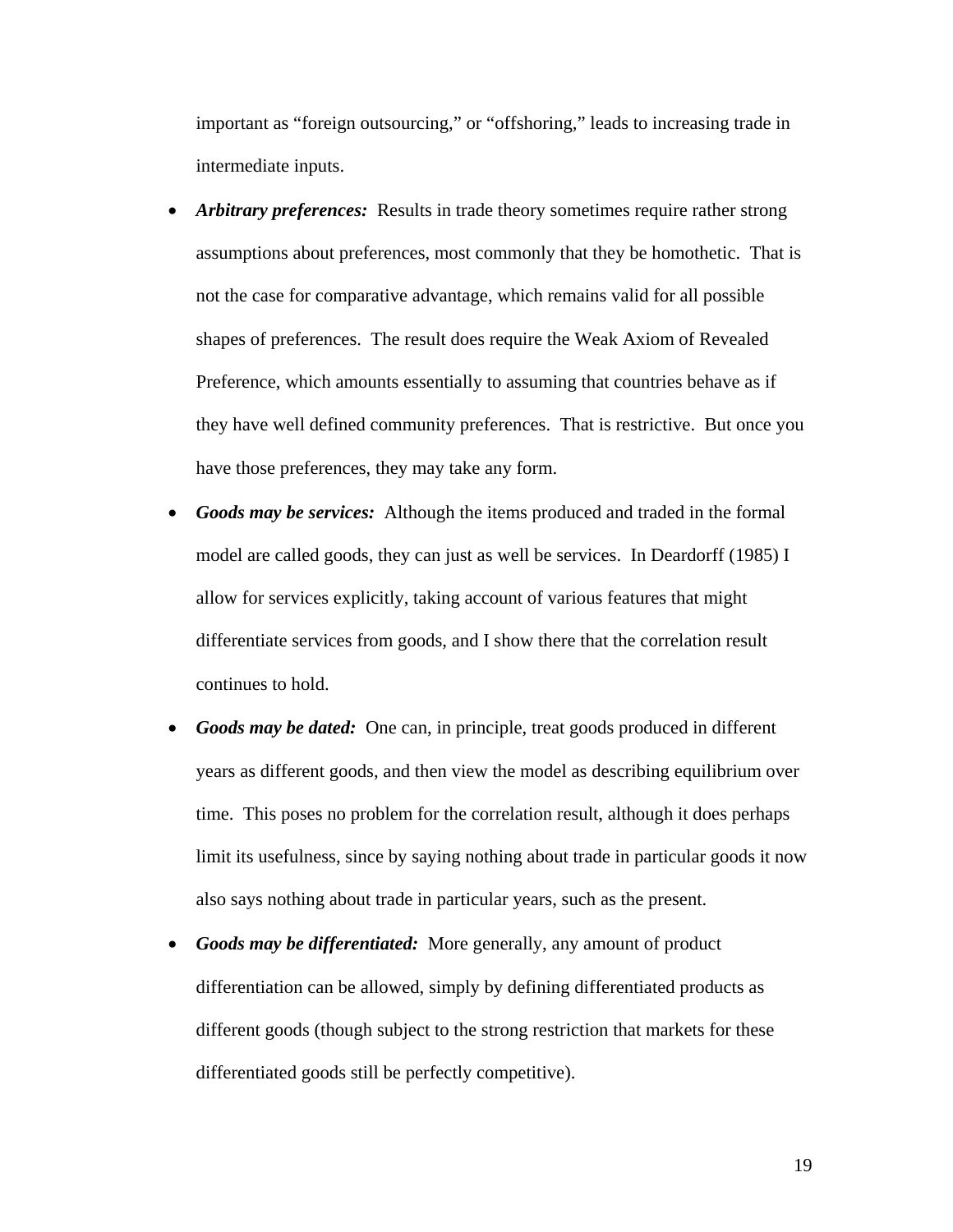- *Trade may be unbalanced:* In Deardorff (1994) I dropped the assumption of balanced trade and found two ways that the correlation result would still hold. One was the aforementioned dating of goods, extending the correlation across time, the usefulness of which is that it allows a comparative-advantage explanation of why countries may run trade deficits and surpluses at different points in their life cycles. The other was to look at trade at a single time, at which it can still be shown to conform to comparative advantage even with a trade imbalance under the additional assumption that preferences are homothetic.
- *Countries may be lumpy:* Failure of markets to be perfect within countries can certainly interfere with comparative advantage, as I will note below. However, one kind of imperfection does not seem to cause problems. If factors are immobile across geographical regions within a country – what in Courant and Deardorff (1992) we called "lumpy countries" – then I show in Deardorff (1994) that the comparative advantage correlations still go through.

This list of assumptions is rather long, intended to suggest that the law of comparative advantage really is quite robust. And importantly it should be understood that the proof of the correlation result starts, in all these cases, with showing the gains from trade, from which the pattern of trade then follows just as in the simpler models. However there are plenty of assumptions that are not included in this list, and these suggest ways that, most importantly, countries may lose from trade and, less importantly, that the pattern of trade may not accord with comparative advantage. The most important of these seem to be the following: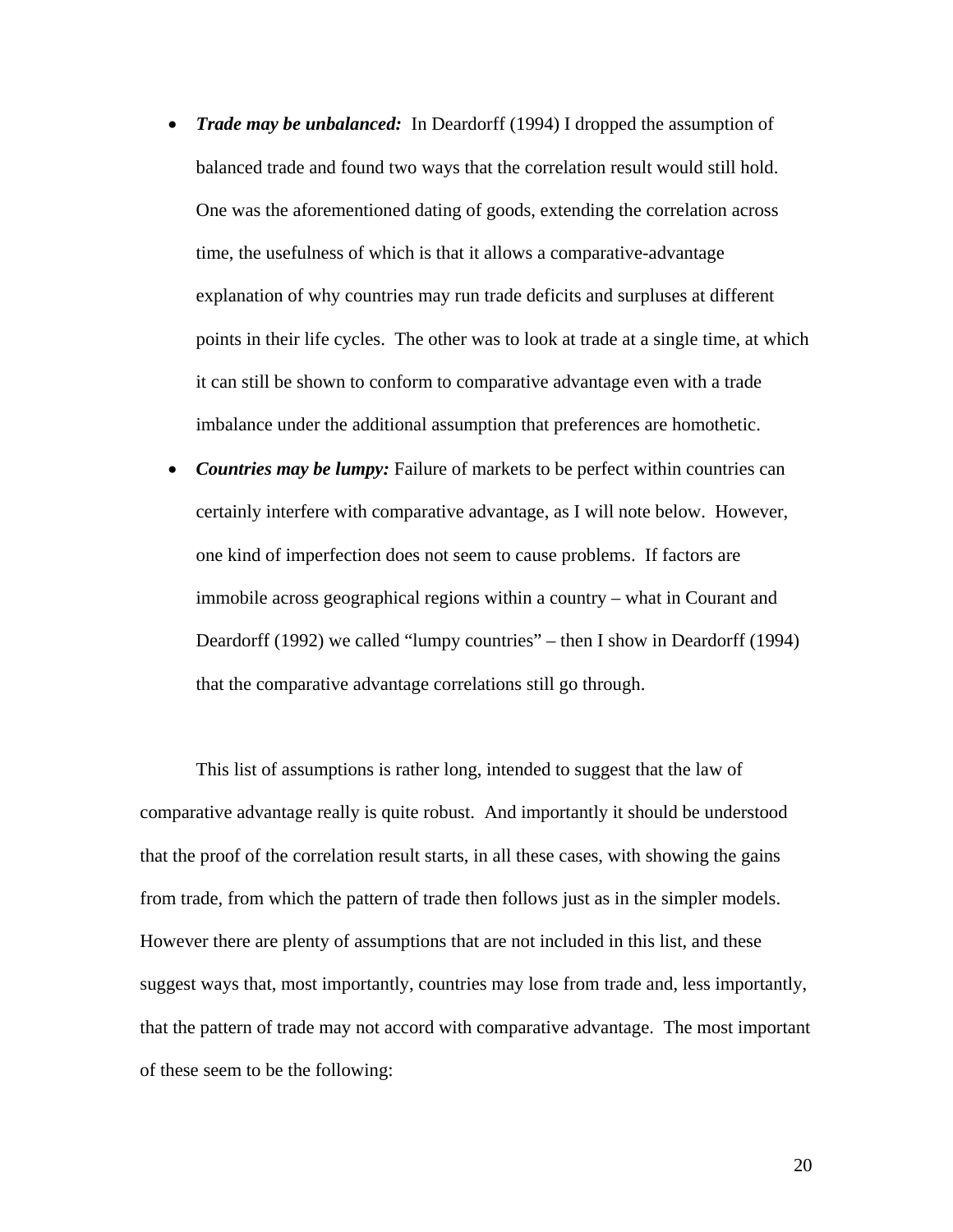#### **Assumptions Inconsistent with Comparative-Advantage Correlation:**

• *Domestic distortions:* The perfectly competitive paradigm rests, of course, on the assumption that prices reflect true marginal costs and benefits. If there are external economies or diseconomies in production or consumption, or if market power causes prices to exceed marginal costs, then this will not be true. And if it is not, then economies will fail to maximize the value of their output, perhaps both with and without trade, and the arguments for comparative advantage do not go through. In Deardorff (1994) I briefly addressed this issue and showed that comparative advantage can be salvaged under a particular assumption about how distortions correlate with the changes in output that occur with trade. Unfortunately, this assumption is not particularly plausible. Therefore, for now at least I think we must accept that domestic distortions interfere with the case for

comparative advantage working its magic.

• *Increasing returns:* Similarly, and often related to distortions, technologies may not be convex. If they are not, then this too interferes with the ability of a market economy to maximize value, especially globally, and as is well known this can lead countries to lose from trade. This is true even if the increasing returns are external to the firm, permitting markets to remain perfectly competitive. But in fact increasing returns are also likely to lead to market power of large firms and therefore cause domestic distortions along with non-convexity. In any case, my impression is that increasing returns are hard to reconcile with comparative advantage.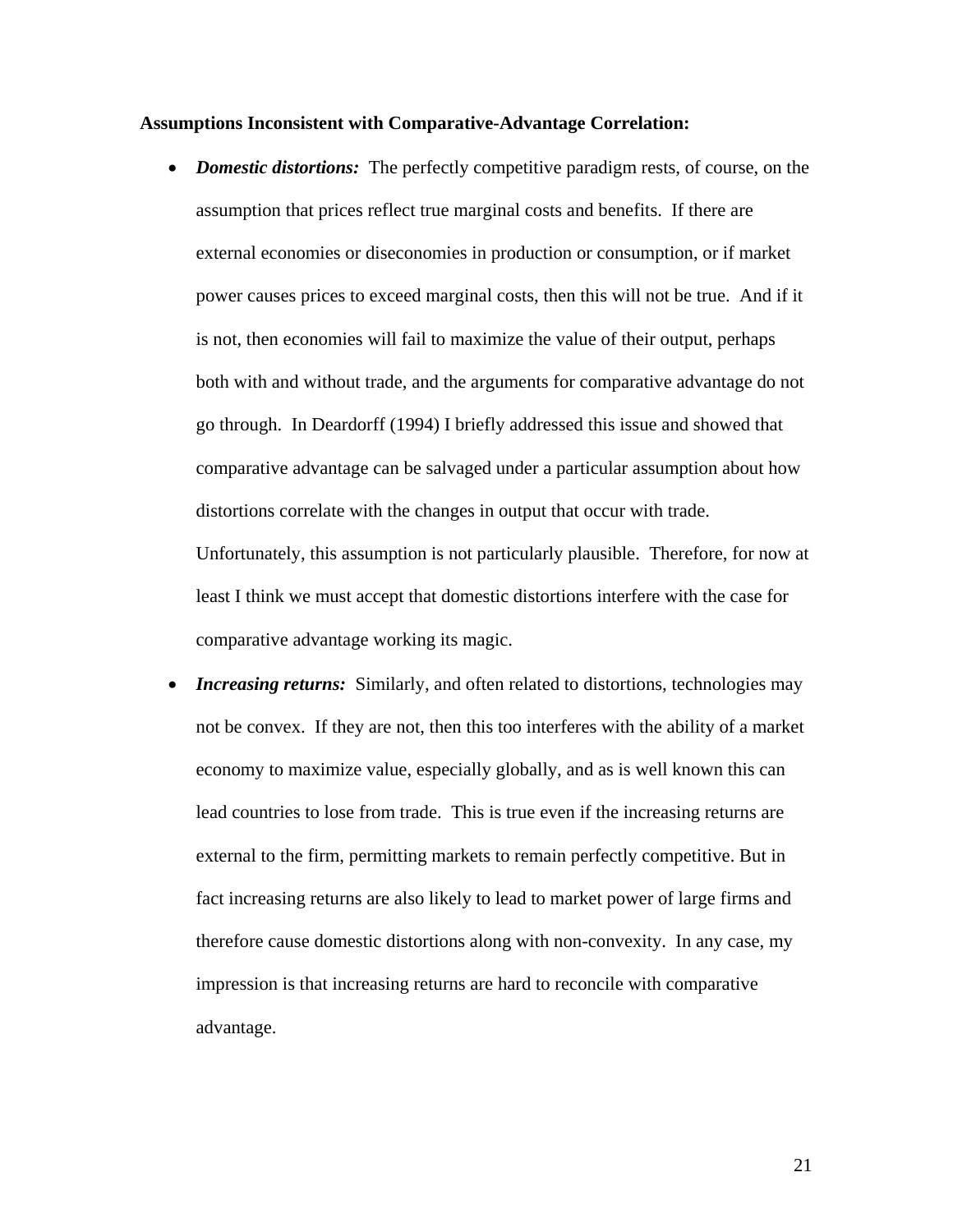These assumptions undeniably cause problems for the theory of comparative advantage, both as a source of gains from trade and as a predictor of patterns of trade. And unfortunately there is also no denying that both domestic distortions and increasing returns are pervasive facts of economic life. What should be stressed, however, is that neither of these assumptions works systematically *against* comparative advantage, thus making its role less and less likely the more common they are. Rather, what these assumptions do is to complicate the story, not reverse it, and to complicate it to the point that we can no longer make confident predictions based on current knowledge.

A particular distortion such as a negative externality from production, for example, if it occurs in an export sector may reverse the gains from trade. But if the same distortion occurs in an import-competing sector, it will increase the gains from trade. And since a given sector must exist as both export and import competing in different countries, there may be no presumption that the existence of this distortion reduces the gains from trade worldwide. Likewise, the presence of increasing returns is known to increase gains from trade in some countries at the same time that it decreases or reverses them in others. Therefore the very fact that distortions and increasing returns are ubiquitous may mean that their positive and negative effects on the gains from trade in different countries and industries will cancel out.

Or maybe not. Perhaps there is structure that we have not explored that will bias the net effects of all these complications in one direction or the other, either for or against trade. I don't know. My point here is just that the mere presence of frequent instances of distortion and increasing returns suggests only that we are ignorant, not necessarily that we are wrong.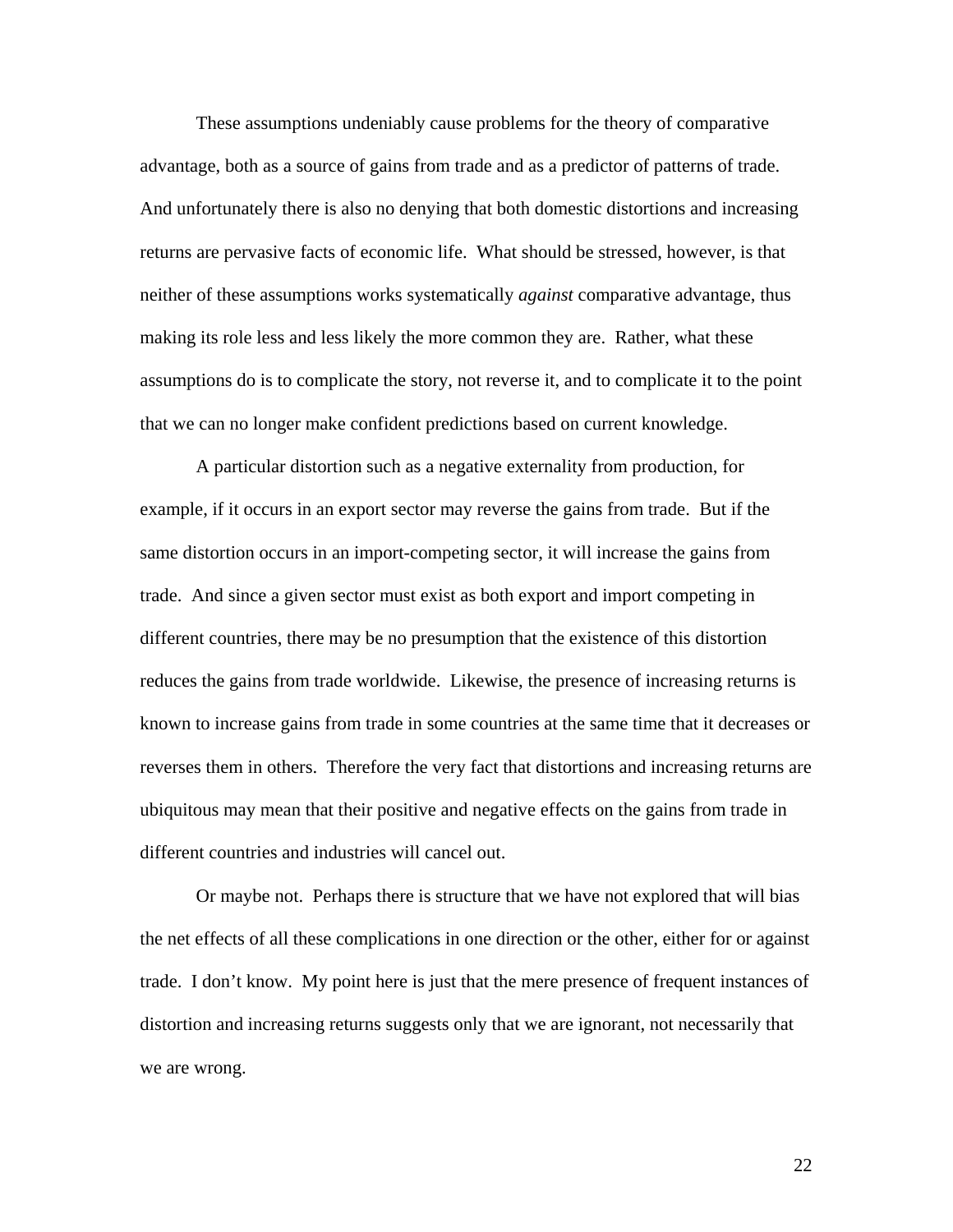## **V. Conclusion**

Where does all this leave us? My own stake in this discussion probably would make it impossible for me to accept that comparative advantage is a useless concept. But I hope that the arguments reviewed here will convince others, too, that the concept of comparative advantage tells us something fundamentally important about the effects and determinants of international trade. A single concept can hardly be expected to explain every aspect of something as widespread and complicated as trade. But the theory gives good reason to believe that comparative advantage works, on average, to provide the potential for gain from trade and to explain what the nature of beneficial trade is likely to be.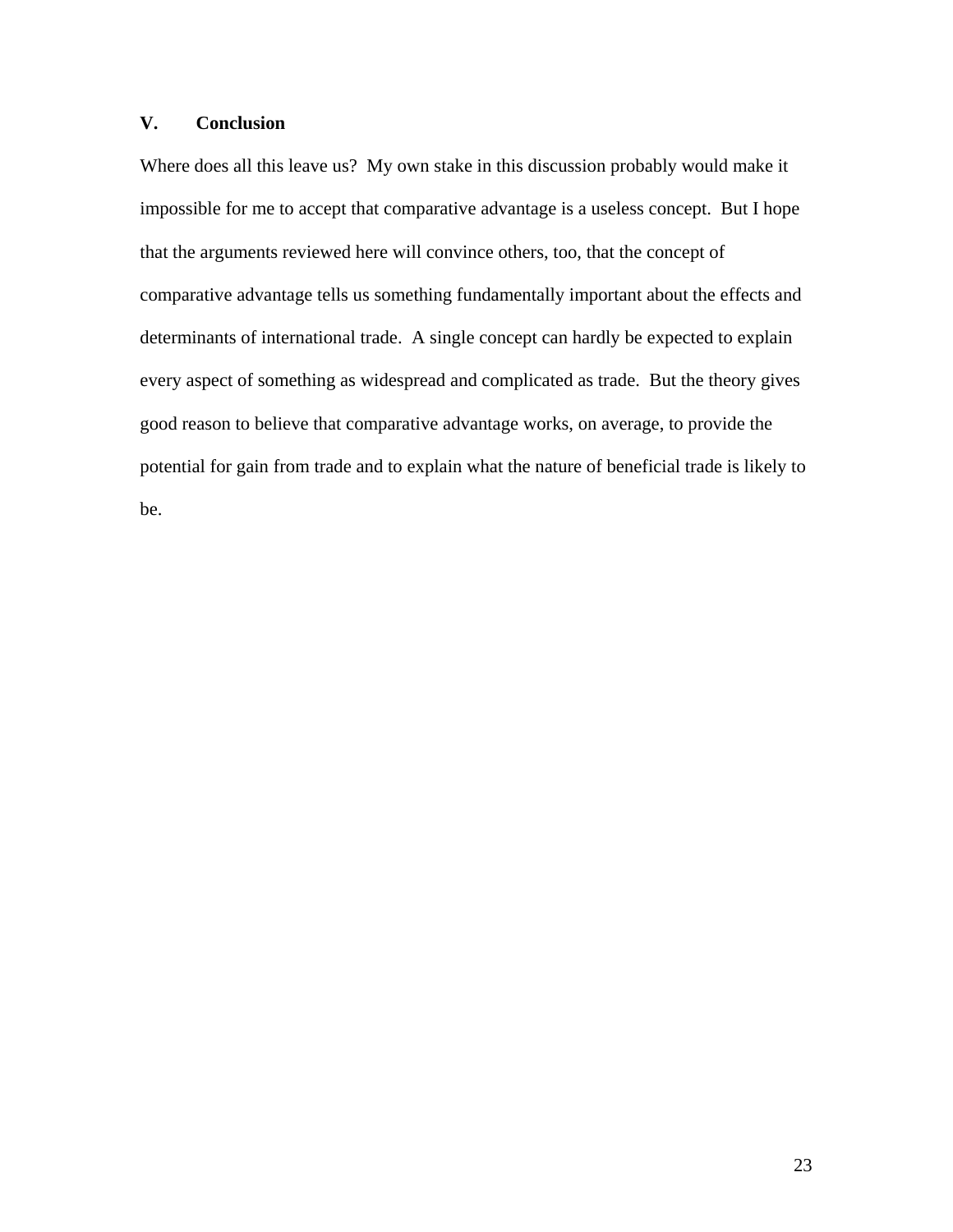## **References**

- Anderson, James E. and Eric van Wincoop 2004 "Trade Costs," Journal of Economic Literature 42, September, pp. 691-751.
- Courant, Paul N. and Alan V. Deardorff 1992 "International Trade with Lumpy Countries," *Journal of Political Economy* 100, (February), pp. 198-210.
- Deardorff, Alan V. 1979 "Weak Links in the Chain of Comparative Advantage," *Journal of International Economics* 9, (May), pp. 197-209.
- Deardorff, Alan V. 1980 "The General Validity of the Law of Comparative Advantage," *Journal of Political Economy* 88, (October), pp. 941-957.
- Deardorff, Alan V. 1985 "Comparative Advantage and International Trade and Investment in Services," in Robert M. Stern, (ed.), *Trade and Investment in Services: Canada/US Perspectives*, Toronto: Ontario Economic Council, pp. 39-71.
- Deardorff, Alan V. 1994 "Exploring the Limits of Comparative Advantage," *Weltwirtschaftliches Archiv*, 130, pp. 1-19.
- Deardorff, Alan V. 2005 "Ricardian Comparative Advantage with Intermediate Inputs," *North American Journal of Economics and Finance* 16, (March), pp. 11-34.
- Dixit, Avinash K. and Victor Norman 1980 *Theory of International Trade*, London: Cambridge University Press.
- Dornbusch, Rudiger, Stanley Fischer, and Paul A. Samuelson 1977 "Comparative Advantage, Trade, and Payments in a Ricardian Model with a Continuum of Goods," *American Economic Review* 67, pp. 823-839.
- Haberler, Gottfried 1930 "The Theory of Comparative Cost and Its Use in the Defense of Free Trade," originally published in German in *Weltwirtschaftliches Archiv* 32, pp. 349-370; translated and reprinted in Koo, Anthony Y.C., ed., 1985, *Selected Essays of Gottfried Haberler*, MIT Press, pp. 3-19.
- Jones, Ronald W. 1961 "Comparative Advantage and the Theory of Tariffs: A Multi-Country, Multi-Commodity Model," *Review of Economic Studies* 28, (June), pp. 161-175.
- Samuelson, Paul A. 1939 "The Gains from International Trade," *Canadian Journal of Economics and Political Science* 5, pp. 195-205.
- Samuelson, Paul A. 1952 "The Transfer Problem and Transport Costs," *Economic Journal* 62, (June), pp. 278-304.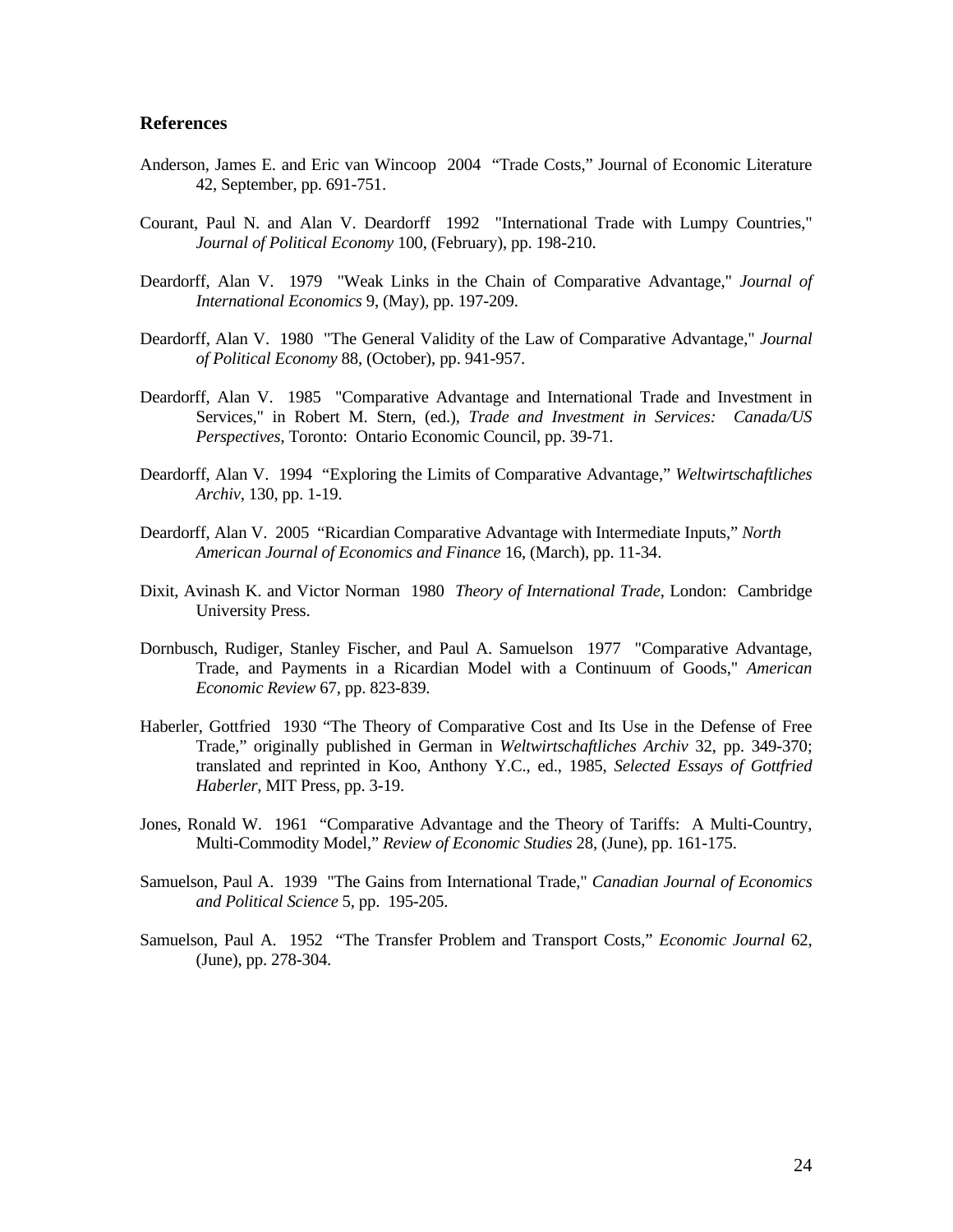

Figure 1 The Ricardian Model: Production possibilities and a free-trade equilibrium



and a free-trade equilibrium